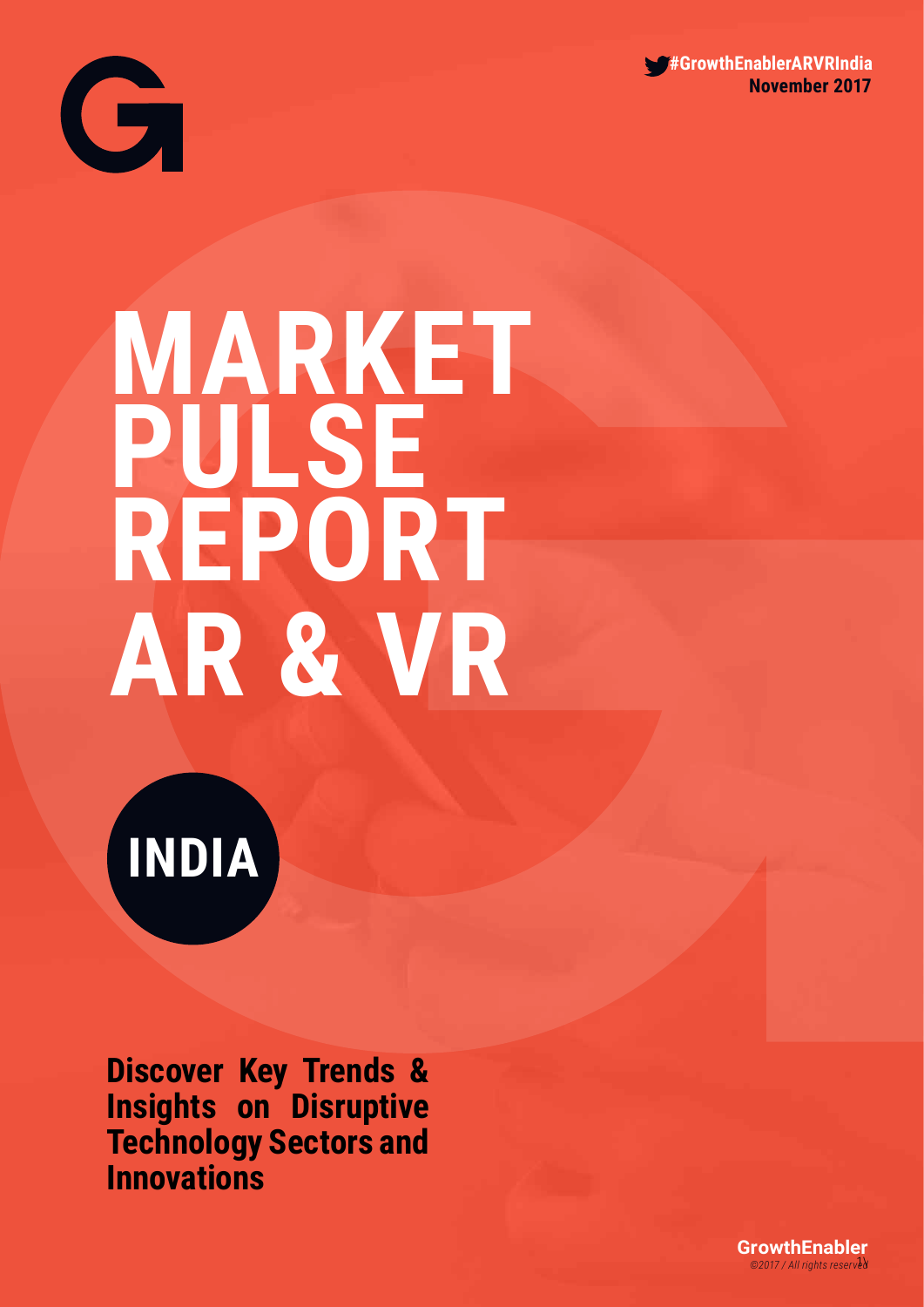#### About GrowthEnabler

GrowthEnabler delivers data & intelligence on disruptive technologies & digital innovations from the startup economy, to global brands, business leaders, startups and entrepreneurs, to gain insights, get connected and grow faster through the GrowthEnabler Personalised Intelligence Interface (Pii) platform.

Write to us at info@growthenabler.com

#### Research Methodology

GrowthEnabler uses its proprietary research methodologies to analyse the business impact of disruptive technologies and digital innovations on the future growth of large corporations and their industries. GrowthEnabler applies its deep-data analysis tools, scoring logic and algorithms to create intelligence that enables senior executives to make informed business growth decisions. The GrowthEnabler Personalised Intelligence Interface (Pii) is an interactive platform that provides corporates the ability to Find, Select, Connect and Manage global Startups based on their business priorities and problems. Refer to the GrowthEnabler Research Methodology Section

#### Disclaimer

This document is the result of research performed by GrowthEnabler. GrowthEnabler's methodologies provide for objective fact-based research, secondary cited research and represent the best analysis available at the time of publication. Unless otherwise noted, the entire contents of this publication are copyrighted by GrowthEnabler and may not be reproduced, distributed, archived, or transmitted in any form or by any means without prior written consent by GrowthEnabler.

*This report intends to inform key decision makers, investors and industry influencers on how disruptive technologies and digital innovations will impact the future of their business, industry and sector of interest.*

|               | 7  |
|---------------|----|
|               | 10 |
|               | 12 |
| angalore:     | 14 |
| · AR:         | 16 |
| · VR:         | 18 |
|               | 22 |
|               | 24 |
| าds           | 25 |
|               | 27 |
| India         | 28 |
| I Methodology | 32 |

### **CONTENTS**

**Executive Summary** 

Market Overview

**Augmented Reality** 

**Virtual Reality** 

AR & VR ecosystem in B

Market opportunities for

Market opportunities for

AR & VR Challenges

AR & VR Growth Factors

AR & VR Investment Tren

**Recommendations** 

Top AR & VR startups in

GrowthEnabler Research Methodology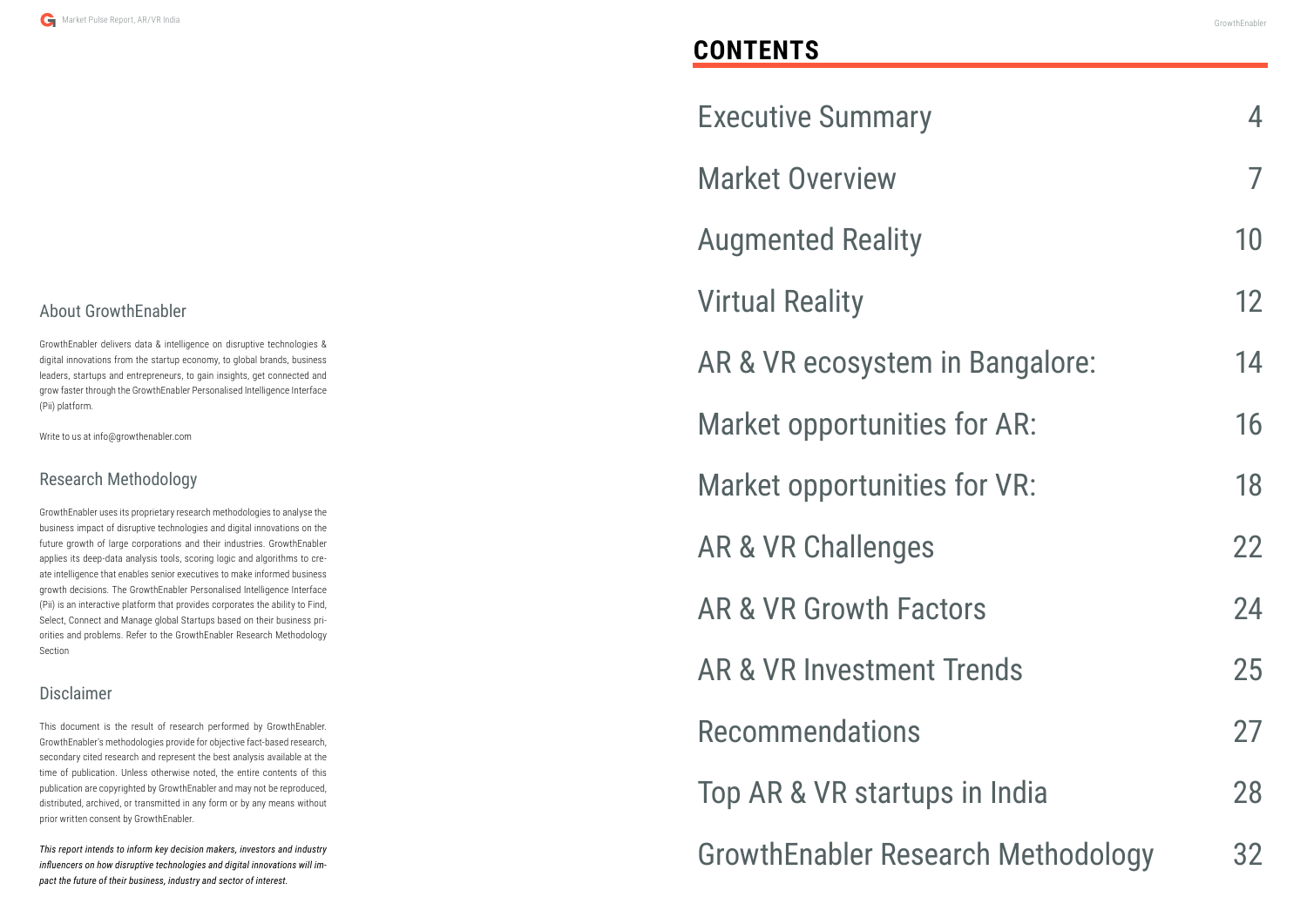## **EXECUTIVE SUMMARY**

#### **THE AUGMENTED REALITY & VIRTUAL REALITY (AR & VR) MARKET: INDIA**

The India AR & VR market is expected to grow at a CAGR of 76% over the next six years, (2017 to 2022) and will be driven by a surge in demand from business and consumer sectors. The defence, education and automotive verticals will see an increase in adoption in AR & VR. And on the consumer front, gaming and entertainment will be a major demand and growth creator. This report will provide an objective lens into the practical use-cases of AR & VR across key industry verticals, highlighting the opportunities and risks of this technology. Moreover, the report provides an in-depth analysis on the emerging and fast-growing tech innovators and Startups in AR & VR.

#### **WHY NOW?**

At the Worldwide Developers Conference, Apple revealed ARKit, a software development kit that enables developers to tap into the camera and processing power of an iPhone to perform function of Augmented Reality technology. With the release of iOS 11, Apple turned up the heat, becoming one of the leading AR development platforms in the world. But what does it mean to the developer/consumer world? Turns out, there are many creative applications for AR - measuring objects just by pointing a mobile, virtual trial of a table in the kitchen, immersive training and skills development in manufacturing houses, even reduce wait times at airports during check-ins!

● Edutainment kits for kids' learning, home decor applications for a virtual showcase of furniture and interior designs, data visualization of machinery in manufacturing plants for skill training and machine analysis, gesture based interaction with virtual elements (integrating haptic technology) are few of the rising use-cases of Augmented Reality in India. Inorganic growth through acquisitions is the preferred method of gaining competitive advantage. Tech giants Google and Apple have been active in the AR space; Google acquired Eyefluence, Quest Visual, Apple acquired Meta.io. Prior to being acquired by Facebook, Oculus acquired NimbleVR, SurrealVision and The Eye Tribe. Intel has acquired VR companies including Movidius & Voke. ● 900+ VR companies are established across the globe, and over 300 companies have raised funds in the last 5 years. Display device manufacturing companies, industry application Startups and content creation studios have received the most investment. ● 600+ AR companies are established globally, with more than 120 companies receiving investment in the last 5 years. Display medium manufacturers and industry applications based Startups have received the highest investment.

On the other hand, Virtual Reality is enabling a transformation of storytelling by media & entertainment firms apart from finding a multitude of usecases across gaming, healthcare, and TV broadcast industries. Virtual Reality can also redefine the medium of movies and the way we interact with live sporting events. With the continuing development of VR technology and all the hardware aspects related, it will turn out to be a very attractive investment for the entertainment industry. v

#### **KEY FINDINGS**

● Despite industry and consumer adoption of AR and VR, AR has potential to grow faster over the next 5 years.

● The top industries adopting AR & VR technologies include, education, healthcare, retail, gaming, real estate and automotive

● Hardware limitations for processing AR & VR graphics, incompatible designs of existing mobile camera lens for depth sensing (a feature required for content capture for AR & VR compatibility), high cost of AR & VR devices and the risk factor associated with implementing these technologies, i.e. no defined ROI for enterprises are amongst the key factors hindering the exponential growth of AR and VR. ● Emerging business models in Virtual Reality include VR arcades for outdoor consumer entertainment, lifestyle coaching applications, social networking, education content delivery platform and real-estate visualization opportunities.

Touted to be the next big computing platform, the AR & VR market is at an inflection point globally and is likely to witness a strong growth over the forecast period. This is due in part to the significant investments being made in this technology by leading tier 1 vendors such as Samsung, Sony, Apple and Google and also an equal measure of participation being provided by a growing list of Startups in this segment that are investing in platforms, tools and services. As per the GrowthEnabler personalized intelligence platform there are close to 1500 Startups within the AR & VR segment globally. Within these, the United States accounting for nearly 45% of Startups followed by the United Kingdom, Israel and Canada.

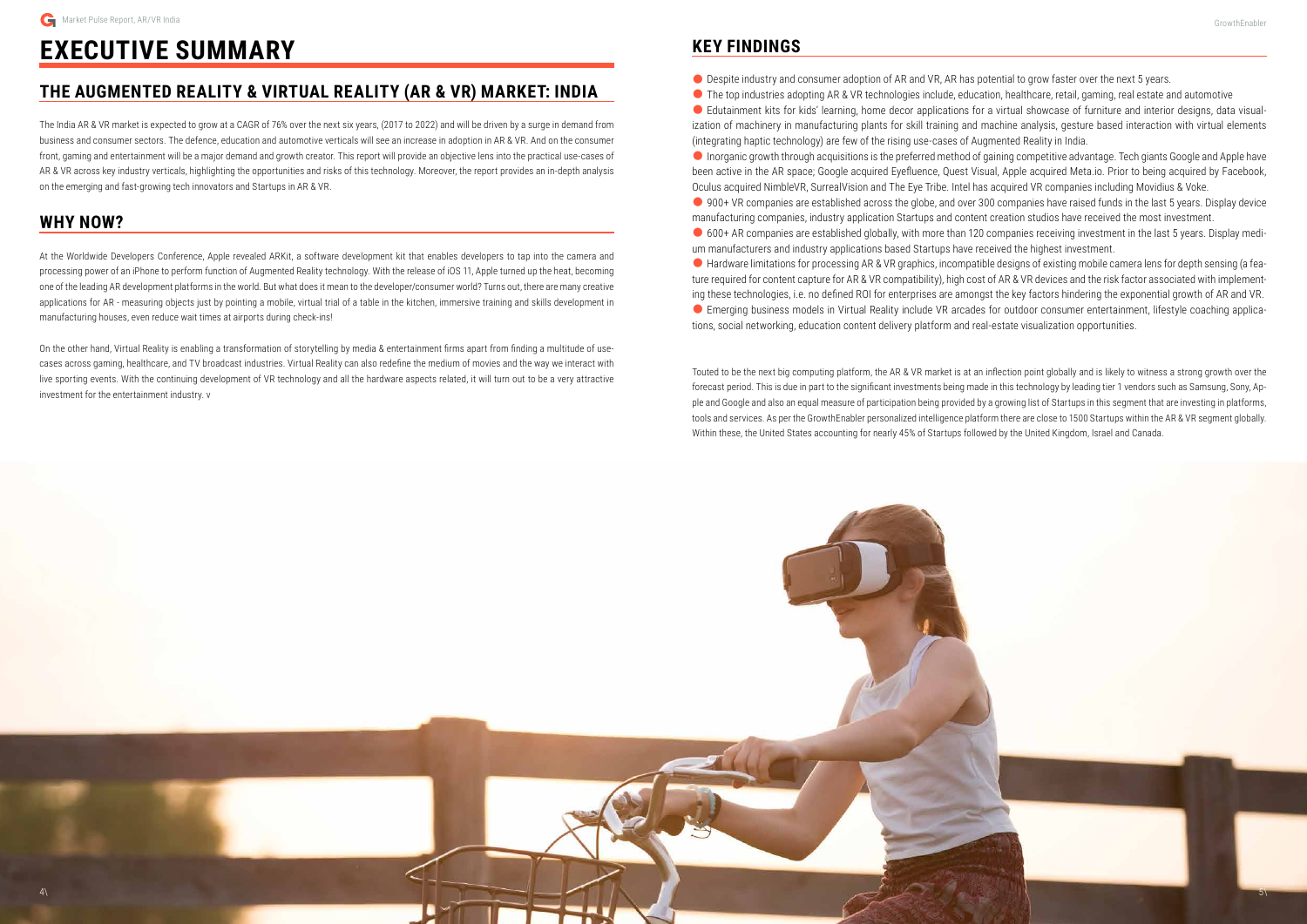## **MARKET OVERVIEW**

Contrary to popular belief AR & VR is not new and was conceptualized in the 1930s with the Link Trainer, a commercial flight simulator introduced by the US Army. The years following saw many new product launches that focused on niche applications and use cases. The first VR device for gaming was a commercial success and was introduced by Nintendo in 1990's. What followed over the next decade was innovation by a limited number of companies in the form of Virtual gaming machines, motion sensing gaming devices and VR viewers that continued to fuel user interest in this technology.

In May 2014, Facebook paid \$2 bn to acquire Oculus, a hardware technology development company that focuses on Virtual Reality head mounted devices. The ripple effect led to a surge in the number of Startups that have sprung up in the Virtual Reality space across the globe. Since that deal was announced, venture capital deals and total dollars invested in VR and AR saw a three-fold jump. The fourth quarter of 2014 witnessed a \$542 mn funding of Magic Leap, a lightweight wearable device manufacturer providing augmented reality experience to a collective audience. These acquisitions validated the future of AR and VR, instilling confidence in the market and giving reassurance to hopeful developers and investors. Companies such as Sony surfed the euphoria of this emerging technology, releasing their own headset PlayStation VR in 2016.

Early adopters focussed on customer experience, creating global market hype, however the high cost of VR devices, sub optimal user experience coupled with low processing power of many AR and VR devices contributed to a limited growth. In summary, the market is nascent. Large corporations are at the early stages of AR & VR adoption, with many at the initial stage of proof of concept and ROI justification. While opportunities seem promising with mushrooming use cases, the precise value of ROI for businesses is still being determined and questions remain in terms of business models, partnerships, pricing and content

#### **AR & VR LANDSCAPE:**

The enterprise segment will be a strong proponent of the AR & VR market, driven by use cases that focus on process efficiency, customer engagement, and vertical specific solutions, such as remote expertise in the case of engineering services companies or architectural renderings for construction companies. With the emergence of many more AR & VR use cases, organisations must focus on identifying the most relevant usage scenarios, having the right integrations and arriving at a solution that delivers on a promised business solution.

#### **DEFINITIONS**

**Augmented Reality (AR)** superimposes computer generated images and contextual data on a real world environment or scene, viewed via a display medium or device, to create a new and interactive reality view. Augmentation techniques are performed in real-time and in a semantic context with environmental elements, such as overlaying supplemental information like scores over a live video feed or a sporting event.

**Virtual Reality (VR)** is the creation of a virtual world where users can interact and engage with one another using computer-generated simulation of a three-dimensional environment (3D) through head mounted displays and multiple sensors embedded in wearable objects like gloves. Virtual Reality changes reality by placing the user in a 360-degree imaginary world, created using interactive software and hardware, and experienced or controlled by movement of the body, entirely eliminating the real-world.



Mike Rothenberg, owner of the investor firm Rothenberg Ventures who has done 30+ investments in Augmented Reality & Virtual Reality has claimed:

*"The number of companies that we saw before*  late 2014 was very limited. If Oculus is acquired *and now you know it has the backing of Facebook and it's definitely going to come to market, that definitely de-risks [potential investments]. You want to know the ecosystem is happening"*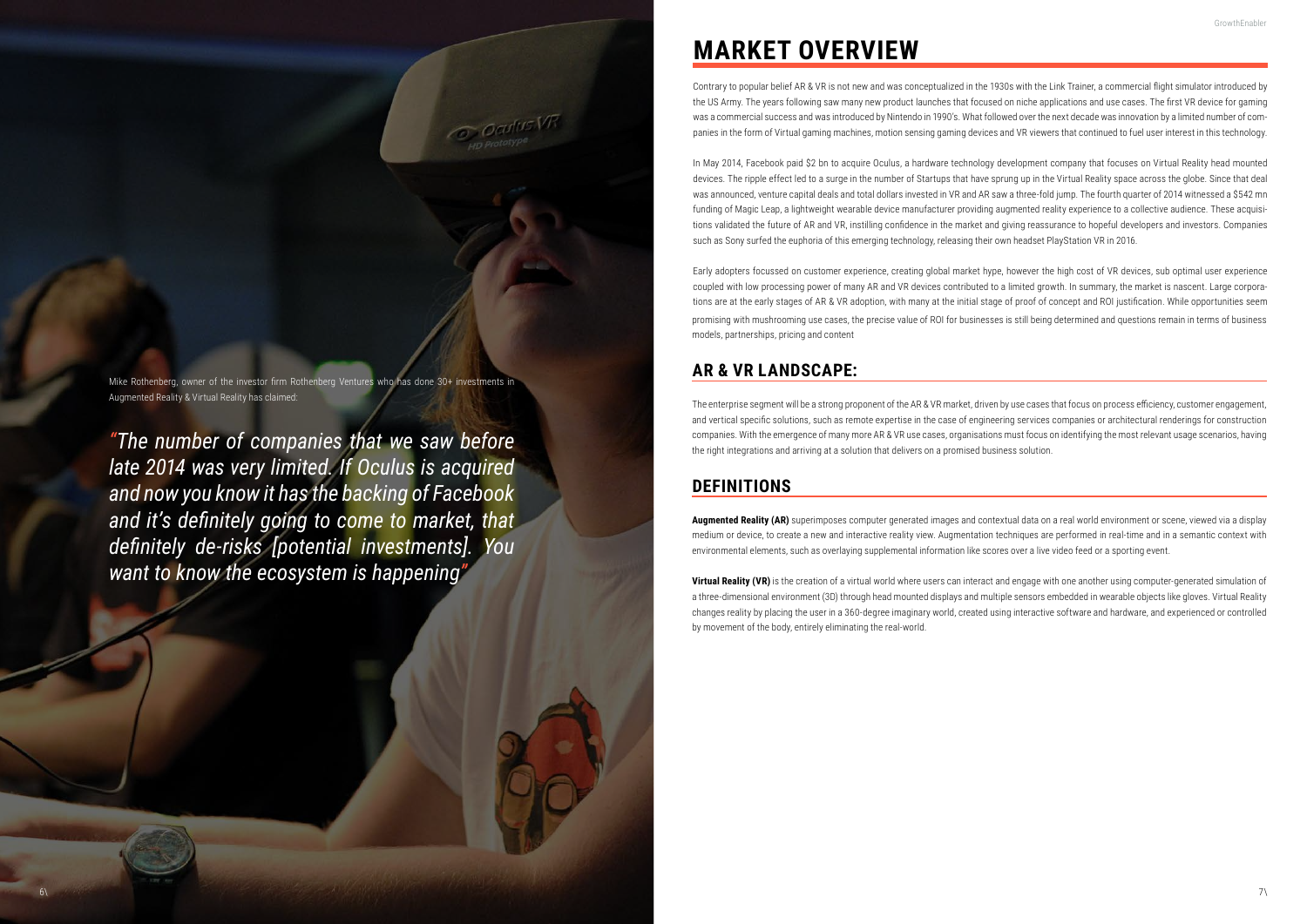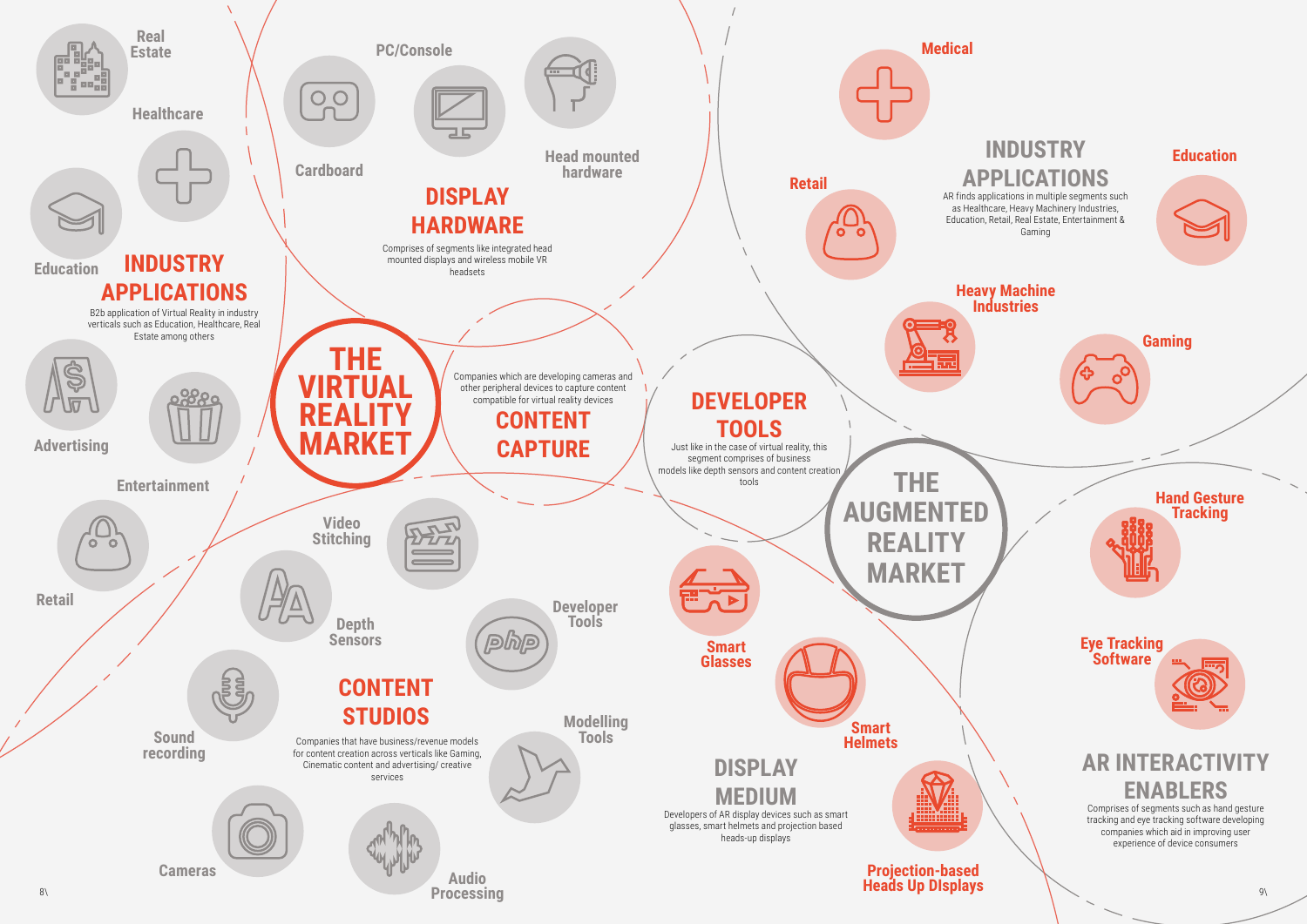## **AUGMENTED REALITY**

#### **GLOBAL OUTLOOK**

As per GrowthEnabler projections the Augmented Reality (AR) market is set to be \$151 bn by 2022. Furthermore, the hardware segment is expected to witness growth at a CAGR of nearly 94% by 2022. There are three basic hardware components in AR systems: sensors, processors, and displays. Innovations in hardware are expected to induce major growth prospects for hardware equipment in the future, such as the evolution of smart contact lenses and advanced HMDs equipped with AR processors.

Increasing adoption across the e-commerce and retail space will spur global demand for augmented reality over the forecast period. AR offers retailers the opportunity to enhance the overall shopping experience by bringing to life; an image, product label or shopping window, greatly improving the degree of customer - product interaction. With the rise in consumer interest for AR devices and AR enabled smartphones, the need for compatible AR chips has led to an accelerated AR hardware development - such as the Qualcomm Snapdragon 835 for Android and expected announcements from AMD and Intel.

A geographical distribution of demand indicates that Europe is estimated to grow at a CAGR of nearly 75% over the forecast period and will be driven by an increase in investments in countries such as Germany and the UK. Within Asia Pacific, China is expected to be a significant contributor to regional growth with increasing investments in AR devices and software. Rise in the usage of smartphones is currently driving the AR market in China. Local vendors such as Renren, Tencent and Baidu have invested in the technology.

#### **INDIA OUTLOOK**

● High penetration of smartphones in the market is a major driving factor for the adoption of augmented reality technology. However, the under-developed user interface of AR enabled applications, and the low processing power of smartphones is limiting the impending adoption.

The slow pace of adoption within the Indian market has had a ripple effect on the number of Startups in this segment and the amount of investments received by them. As per the GrowthEnabler personalised intelligence platform, there are under 100 AR Startups in total of which only 5% of them have received any form of capital investment. Constraints to the adoption of AR & VR technology in India include the high cost of specialised software which are used to produce such campaigns. Furthermore, the talent for creating AR and VR creatives is scarce in India and the limited available resources are expensive.

 $\bullet$  The AR market is segmented on the basis of hardware (display medium, semiconductors, sensors) and software (mobile applications, developer platform tools). Many companies are working to enhance the quality of sensors and processors used in AR devices.

**•** Progress and development in optics will aid in creating systems for higher-resolution immersive experiences, enhancing the AR experience.

● Hardware development in depth-sensing cameras of high-end smartphones, e.g.. Apple iPhoneX, Samsung Galaxy line & Google Pixel, will improve and enhance AR experiences

● Use cases for AR are found in segments such as aerospace, retail, manufacturing, gaming, advertising, education, and healthcare. Each vertical has its own set of skills for product development that cannot be replicated or applied in other verticals, leading to fragmentation of the Augmented Reality market.

A few notable Startups include Smartivity Labs in Education & Training, and Whodat – Augmented Reality R&D and infrastructure development company that aids in development of AR apps across verticals like Retail, Real Estate and Gaming.

● Some of the leading players identified in the global augmented reality market include Qualcomm, Inc. (U.S.), Google, Inc. (U.S.), Microsoft Corporation (U.S.), Blippar.com Ltd (U.K.), Wikitude GmbH (Austria), Daqri LLC (U.S.), Sony Corporation (Japan), Samsung Electronics, Co. Ltd. (South Korea), Magic Leap, Inc. (U.S.), and Infinity Augmented Reality Inc. (U.S.).

**•** Increased digitization means the information demands of workers in the field are rising and starting to match those of deskbound workers. AR offers potential benefits to field service, maintenance, marketing, customer support, and other functions.

The future for Augmented Reality looks promising as a number of large corporations from multiple verticals are beginning to harness the power of AR and VR to improve the customer experience offered by them. Axis bank is using AR for its mobile application. Car manufacturer Renault used VR to showcase its new hatchback in a virtual overlay of the car's features. Tata Motors introduced its car Tiago through virtual reality. It featured a Do-It-Yourself VR headset, carried in select editions of newspapers, giving consumers a feel of the car at a basic level. And, fashion brand Maybelline created a 360 degree film for Amazon India Fashion Week.

● Based on the potential market and advancement of technology, AR is experiencing higher levels of adoption. The AR market is much larger and more familiar to end consumers, particularly with applications through smartphones. The growth of AR developers in the past 2 years has been steadily increasing and this demand will only grow in the coming years with market expansion.  $\bullet$  The market is trending towards AR for the masses, as it is more accessible in terms of consumers use case as compared to strapping a VR headset which cuts out the real environment completely from the viewpoint.

● Apple iOS released Augmented Reality SDK with its new iPhone model and is now accessible to developers, opening doors to powerful iOS AR apps in development from 2017.

Nonetheless, the market for AR & VR is here to stay and will be one of the important consumption models of the future. The ecosystem of smartphones, display mediums, bandwidth and platforms will come together to deliver exciting customer experiences and serve as a great medium of entertainment.

#### **AUGMENTED REALITY: STATE OF THE MARKET**

#### Technology trends

#### Market trends



#### **AUGMENTED REALITY**

City-wise distribution in India (approx.)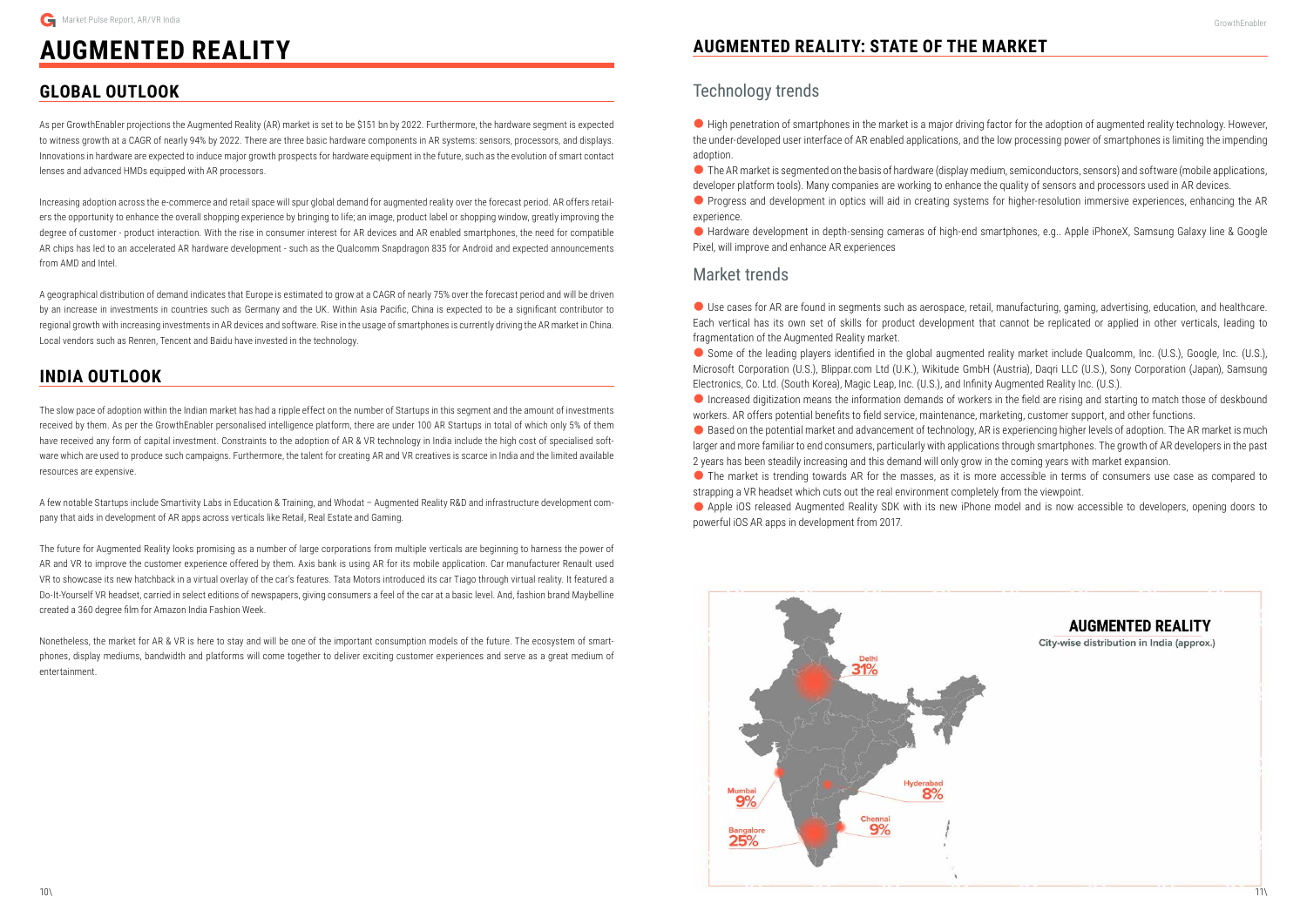## **VIRTUAL REALITY**

Globally, there are 900+ Startups in the Virtual reality space and together they represent nearly 68% of the overall number for AR & VR Startups combined. Startups in USA make up 72.5% of the market, followed by the United Kingdom, Israel, Canada and India, representing the top five geographies for VR Startups.

The growth for Virtual reality devices was slower than expected in 2017<sup>1</sup> and much of the shipments in this segment was seen at the low end of the market where users experienced VR through their smartphones such as Samsung Gear VR. Premium devices such as the Oculus Rift, HTC Vive, and Sony PlayStation VR account for a majority of revenues within the VR space, however their combined share of units shipped still accounts for less than 15% of the market. VR shipments will create a \$2.8 bn hardware market by 2020.

Thanks to VR, workers need not be physically present in their work environments requiring hands-on tasks - in industries such as healthcare & manufacturing. For example, 3D rendering of patient images in health industry, product designs and factory layouts in manufacturing industry can be remotely monitored and discussed about in real time by experts.

#### **INDIA OUTLOOK – VIRTUAL REALITY**

The high penetration of smart phones coupled with new product launches in this space, e.g. Daydream VR from Google, has done well to pique consumer interest in this relatively new technology. It is important to note that there are no VR device manufacturers in India, however, there is an increasing list of Startups that are building software capabilities that offer platform services to their customers using hardware from global device manufacturers like SmartVizX using Oculus headsets for creating virtual environments and Infurnia providing virtual environment development tools for interior designers. India has close to 70 Startups operating in the Virtual Reality space and only a handful of companies have raised any seed/ angel stage capital from venture funds.

 $\bullet$  The introduction of new hardware platforms from PC and laptop manufacturers will accelerate the development and availability of affordable and PC/laptop ready virtual reality devices. This will lead to broader reach of devices, increased usability, and will also drive the market growth for the future opportunity of console/TV based VR headsets to become mainstream. These aspects of technology improvements are at a nascent stage.

● Advancements in Bluetooth standards in 2017 led to the introduction of a new wireless Virtual Reality headset. The current generation of hardware has the user connected to a powerful PC via cables. HTC has recently partnered with TPCAST to make its current HTC VIVE device wireless, a first to the market with a fully wireless HMD (head-mounted device)

● For a foreseeable future, PC attached VR headsets will continue to play an important role in providing high-quality VR due to limitations with wireless headsets needing more processing power, battery capacity and the problem of devices heating up quickly.



<sup>1</sup> (https://www.wsj.com/articles/pricey-virtual-reality-headsets-slow-to-catch-on-1487077201)  $12\sqrt{ }$ 

India needs to catch up with the other mature economies in the region that are seeing significant growth in AR & VR adoption. For example, according to 2016 Bloomberg report, China's VR market will be \$8.5 bn by 2020 and noted that there are 200+ Startups in VR industry in China.

● The future is bright for VR - from a hardware and content perspective, as both improve, so will people's desire for VR based content consumption. Advancements in software, add-on technology services and VR enabled content development are a few factors that will play a crucial role in the growth of this market.

● Amsterdam opened up the first VR cinema last year and HTC has recently launched a 'VR for Netflix'. Across the world, VR based cinema experience is getting introduced at movie theatres. Virtual Reality has strong growth potential in entertainment B2B space; i.e. VR experiences for consumers at malls and theatres.

 $\bullet$  Microsoft HoloLens is working with the NFL to change the way fans experience the games in real-time and its advertisers and sponsors.



#### **FUNDING IN AR/VR**

Yearly, \$bn

Examples of Virtual Reality applications in Indian market include in-store technology providers for furniture retailers, virtual fitting trials in offline shopping spaces, manufacturing and real-estate applications and even end-consumer offerings integrated with cycling equipment. One such example is Hyderabad-based Startup, LoopReality which uses indoor cycling, Virtual Reality and IoT to create LoopFit. The company offers fully immersive cycling experience which syncs with all wearable devices that track a user's vitals. VR lounges in partnership with HP are opening up at PVR cinemas to deliver experience to moviegoers. They deliver a library of fascinating immersive and interactive content curated around genres like drama, science fiction, horror, action among others.

A lack of virtual reality content makers, access to technology for content creation and consumer awareness are among the growth barriers of virtual reality in India.

#### Virtual Reality: Technology trends

#### Virtual Reality: Market trends

A bulk of the VR headsets being shipped globally are Google Cardboards which offer a basic VR functionality.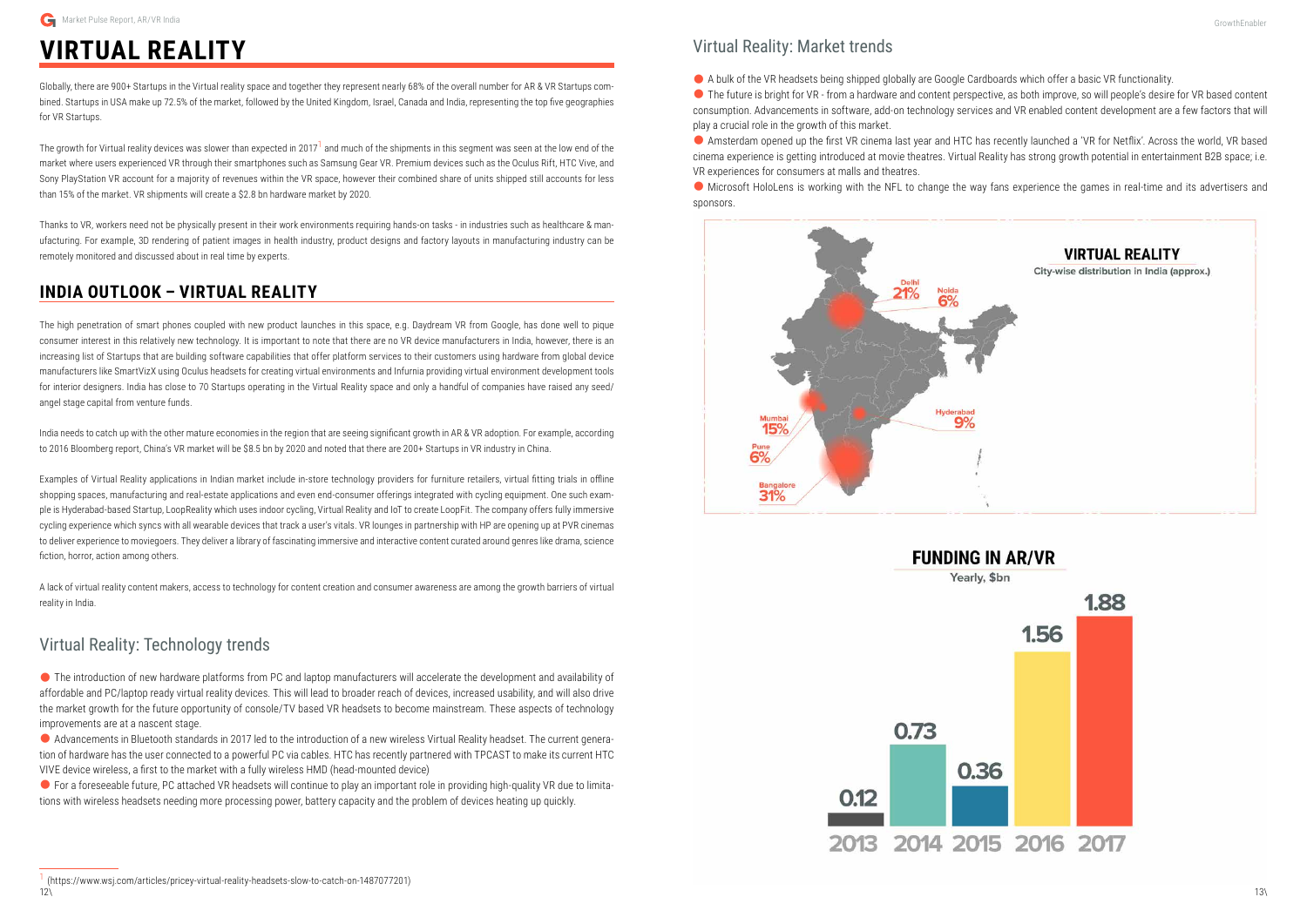

## **AR & VR ECOSYSTEM IN BANGALORE:**

Though the Bangalore AR & VR ecosystem is at a nascent stage, with most of the companies in proof-of-concept or product development stage, we are seeing a great push for the development and applications of these technologies. More than 40 companies have been established in Bangalore since 2014, spanning across use-cases in verticals like fashion, consumer media, education, home improvement & real-estate.

In the enterprise community, AR & VR are finding their applications in Tier-1 real-estate firms in Bangalore for virtual showcase of model apartments. Real estate startup CommonFloor in India is one of the startups who ventured into AR space using Google Cardboard to provide 'live-in-tours' to their customers. AR based educational products for kids aged 2-10 where immersive content is delivered through smartphone applications are in development by startups like PlayShifu, whose app has nearly 50k+ downloads on Google Play with an average rating of 4.5

Online glasses retail startup Lenskart has been offering an AR based glasses trial feature, allowing potential buyers to try on the spectacles virtually on their laptop/desktop screens before they purchase and this enhance consumer experience.

• Real estate developers of Brigade Group & Prestige in Bangalore have the opportunity to go big on reality technologies for enhanced customer experience and sales, save time and money using the application of virtual model apartments.

#### **ACTIVITY HAPPENING FROM MARKET / INVESTMENT COMMUNITY PERSPECTIVE:**

**•** In Bengaluru's Indiranagar neighbourhood, online fashion retailer and brand Myntra has taken its baby steps into brick & mortar. Company launched a store for its private label Roadster. To drive sales, the venture is embracing Virtual Reality by creating VR Zone to provide better customer engagement

z - Venture Capitalist firms Axilor and IDG Ventures have come together to launch the Frontier Tech Innovators Program to invest in startups specialising in technologies such as Virtual Reality, Augmented Reality, Internet of Things, etc.

z - "VR Rooms" and offline gaming clubs are springing up at multiple malls and entertainment spaces in Bangalore like Smaaash centre in MG Road - Bangalore's first VR gaming centre.

z - UrbanLadder has partnered with HomeLane, a home interiors startup, through which Urban Ladder's furniture and home decor items will be available to customers through HomeLane catalogue. Comes with an additional integration of HomeLane owned model apartments and experience centres through a VR based room-planner called Spacecraft. HomeLane experience centres are currently located in Mumbai, Chennai, Hyderabad & Bangalore.

z - Virtual Reality solutions are getting a push from Highir Technologies (highir.com) to the Karnataka State Tourism Department for virtual revisiting of majestic temples of Belur or Halebidu through VR headsets. The startup is among the eight firms recently funded by the Karnataka Startup Cell. The company has partnered with multiple tourism providers, to provide virtual tours of those locations to end consumers

A few notable startups in Bangalore developing products in AR & VR space include:

**TeleportCall** - Virtual Reality over VoIP call

**Kalpnik** - Provides virtual experience of remote places & events. Yet to launch its application 'VRDevotee' on Android, iOS & GearVR. Raised \$500k investment in November 2017 from a group of angel investors and incubation platform Venture Catalysts

**Flippar** - Technology startups providing better customer experiences using AR technology for various brands. This company was part of NUMA Bangalore accelerator and even secured an investment from NUMAWorld. West Indian cricketer Chris Gayle has picked up a minority stake in this company

**ChymeraVR** - VR based advertising network for global brands.

**Whodat** - Developing ORIGIN SDK to provide markerless AR technology platform for developers, which minimizes developer's efforts to a great extent as compared to the norm of AR technology - a paper marker that identifies the area projections

**Getvu** - Augmented Reality software offering for supply chain management in warehousing industry. The company was part of Rothenberg River accelerator's Fall '15 batch.

**GridRaster** - California/Bangalore based AR & VR company, aiding to increasing the adoption levels of VR/AR technologies by improving the reach of AR & VR based content to the masses. The company raised \$2M investment from the likes of Exfinity Ventures. Lumia Capital, Pipeline Capital, NexStar Partners, Unshackled Ventures in October 2017

**GoodWorkLabs** - Technology services firm which provides access to game developers in Augmented Reality & Virtual Reality space

**Avataar.me** - Deeptech 3D AR platform to deliver personalized fashion discovery experience to users on mobile devices.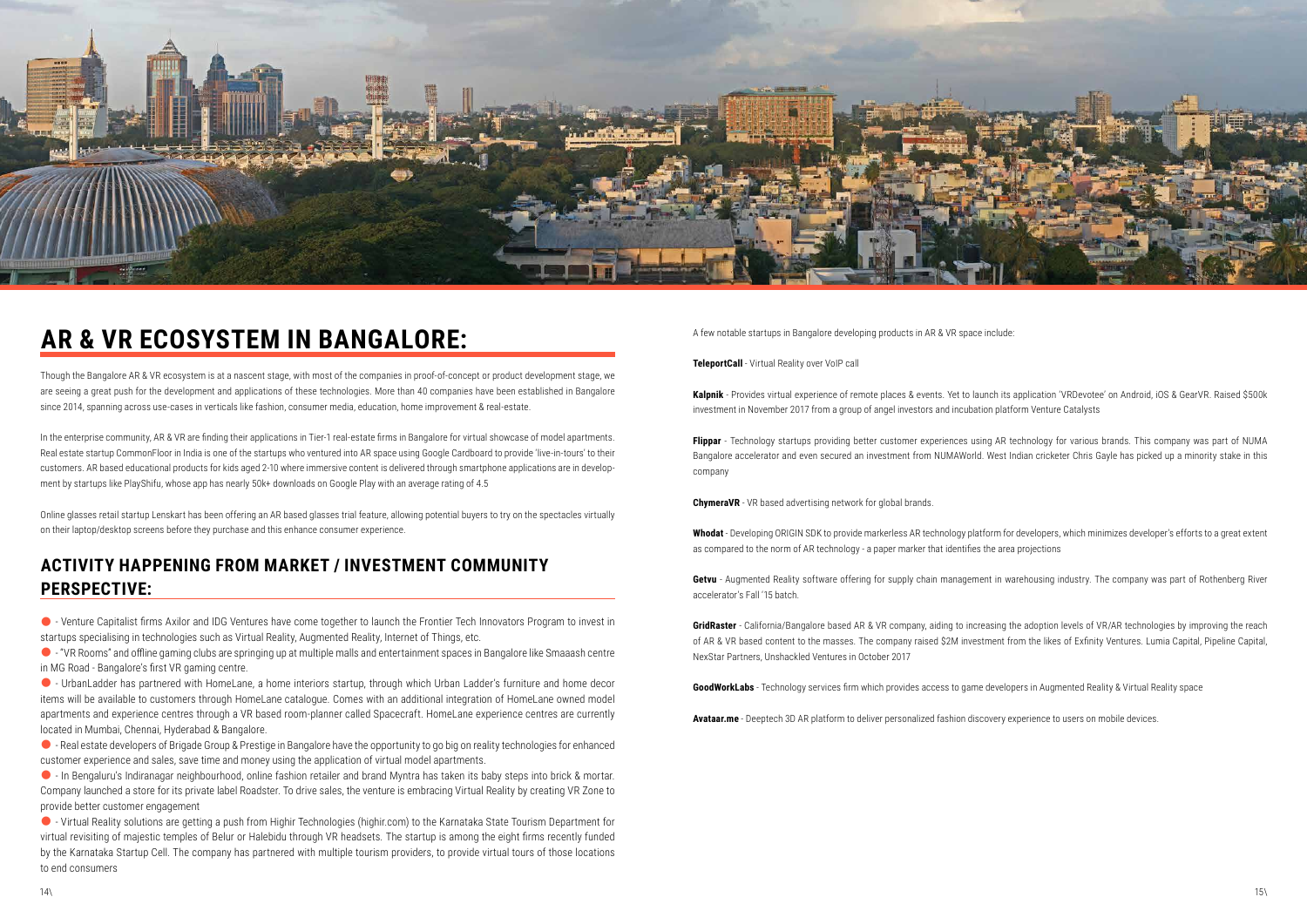## **MARKET OPPORTUNITIES FOR AR:**

Augmented reality has a high growth potential compared to Virtual Reality. Unlike VR's fully immersive experience, AR allows the user to see the surroundings when wearing an AR headset or when using an AR mobile app. The physical environment is augmented with a digital overlay of information, allowing users to continue everyday activities with an enhanced experience of their surroundings.

**•** For both patients and doctors, AR will transform medical and surgical procedures. Currently, monitors are required in operating rooms during surgeries to display vital stats. With AR, the surgeon can wear a headset during the procedure and stay focused on the task at hand with a better analysis of the surgical procedure. Such a technology enabler may minimize mistakes during the operation.

A rudimentary form of augmented reality is a heads-up display, or HUD, such as the original Google Glass, which simply displays information on a small screen near the user's eyes. HoloLens by Microsoft represents a more advanced version of Augmented Reality enabler (referred to as Mixed Reality), in which the technology places digital objects into user's field of view which can be manipulated through haptics integration (control. Such a feature would completely transform industrial training across verticals like manufacturing, automobile, healthcare, education.

AR will be pivotal in transforming how medical students and surgical trainees approach medical tasks, providing an enhanced learning experience. AR will enable doctors to perform less invasive surgeries driven by the ability to see patient's insides without opening them up. The technology will improve patient aftercare, especially for elder patients, as a digital health assistant for medication reminders.

#### **VERTICALS TO WITNESS THIS INNOVATION:**

#### Healthcare:

**•** Remote support of live medical procedures by expert doctors, student education with quided annotations on a medical procedure, augmentation of live pictures with notes and medical references to students during training phases are a few of the implications Augmented Reality is set to have in the healthcare industry.

C Manufacturers are ready to embrace AR technology to improve their workplace efficiency. Workers in a plant operate machines on a daily basis along with a high percentage of them getting trained on various machinery aspects. AR tech is already making strides on the industrial manufacturing plant floor and is set for exponential adoption rates in the coming years.

**•** Faster workplace: Jet and turbo engine manufacturing is one of the most risky and intricate procedures in the industry requiring the support of only highly experienced and trained personnel. Now with the aid of AR glasses, cameras and motion sensors to overlay all the relevant digital information, engineers are able to see the renderings of bolts, cables, part numbers and are also able to view instructions on how to assemble a specific component with ease.

• Reduce maintenance time: With AR firm Reflekt, automotive company Bosch is able to drastically cut down its maintenance procedures to stay ahead in the automotive industry. AR enables any person to conduct mechanical tasks by guiding them through 3D models, eliminating the need for any maintenance manuals, and displaying the machine's status in real time for timely maintenance.

**•** Training assistance: Both AR and VR are demonstrating immense potential when it comes to assistance in industrial training scenarios. Augmented Reality headsets help in tagging specific objects and provides a digital overlay of information on the display medium which not only provides information on the procedure of a certain task, but also help trainers streamline the training facilities on the manufacturing plant.

#### Manufacturing:

• Visual prototyping / device design improvement: Product design engineers can now study and test complex physics at a level of detail that was impossible through physical testing with the help of Augmented Reality. AR provides an operational visualization of the device under design, improving the efficiency and usefulness of virtual prototyping. One example, observed by Aberdeen Group at the recent LiveWorx 2017 show, was a case study using an AR-based design tool to squeeze 30% more cooling capacity from a product.

The Game Developers Conference in 2017 was ruled by 2 technologies: Augmented Reality and Virtual Reality. Fuelled by the success of PokemonGo in 2016, Mobile AR has become the new medium for game developers to focus on the future consumer gaming entertainment. AR-enabled mobile applications (driven by drastic improvements in processing power and mobile camera technology) work by analysing the surroundings and superimposing digital information onto the actual landscape. Mobile technologies are getting better at this especially with improvements in motion sensing and depth sensing aspects.

z Augmented Reality aims to cut down production time and quickly identify problems with machinery. The potential benefits of AR in Manufacturing include:

• For example, iOS game Piclings uses the iPhone camera to create level layouts for the game. The game recognizes the images taken by the camera, redefines them digitally, and incorporates them into the game world. Games like Star Wars Arcade are capable of integrating live camera feeds into the game.

Goldmine for brand advertiser partnerships: As Augmented Reality is primarily about showcasing digital content through the headset or the mobile applications, brands can integrate their marketing campaigns into an AR enabled gaming app and reach a greater audience, resulting in users making purchases from various brands (and in turn unlocking discounts) from the app itself.



 $\bullet$  Educational content coupled with interactive and immersive features of AR technology can be a game changer for the education industry. Based on our analysis of the education landscape, we have identified few functions through which AR adds to the educational experience:

● Enhanced health education: Education in health-related fields requires an understanding of the structure & functioning of the human body, which cannot be conveyed accurately through 2-dimensional pictures. AR technology allows for detailed immersive exploration of anatomical structures within the human body.

Content creation: AR technology provides an opportunity for any school or training program to create 3D interactive/holographic instructional materials with the help of Startups providing content creation tools (without any prior coding knowledge). Whether students are in a workplace, laboratory or classroom setting, they can receive instruction that is animated, immersive and 3-dimensional. Augment is one such educational tool for the classroom setting using which teachers are able to create scannable handouts and students can generate 3D models and relevant animations for the subject/topic in discussion

● Portable, less-expensive and evolution to BYOD culture in classrooms: Prototypes, printed material, physical models are all expensive, cumbersome to carry around and are static in their functions. Also, the problems faced due to logistics management for all the supplemental material and inventory management are immense. AR is digitizing all educational material so that institutes do not have to invest in physical materials. Students can browse through the material from any compatible device, accessing the augmented content from any place.

 $\bullet$  Higher retention and enhanced learning experience: Using AR, students are able to access augmented models representing anything from a part of the human anatomy to a famous monument. For example, after scanning a photo linked with a 3D model of the Eiffel tower and viewing the augmented image, students get linked to a web page with more information on the monument. Such an experience creates a complete learning cycle.

#### Gaming & Entertainment:

z Unlike VR where there is a high risk of motion sickness / nausea, Augmented Reality substantially diminishes any such effects as the user's eyes are fixed both on real world and virtual objects as well in the same frame of view. Augmented Reality is transforming today's gaming, and is poised to grow quickly in the following ways:

z Activity driven games & enhanced interactivity: Augmented Reality is proving to be a ''game changer'' in the way games integrated with AR are structured. Games are becoming more user interactive, requiring users to move around and include surroundings in their gameplay. This fun factor will make the gaming experience more immersive

#### Education: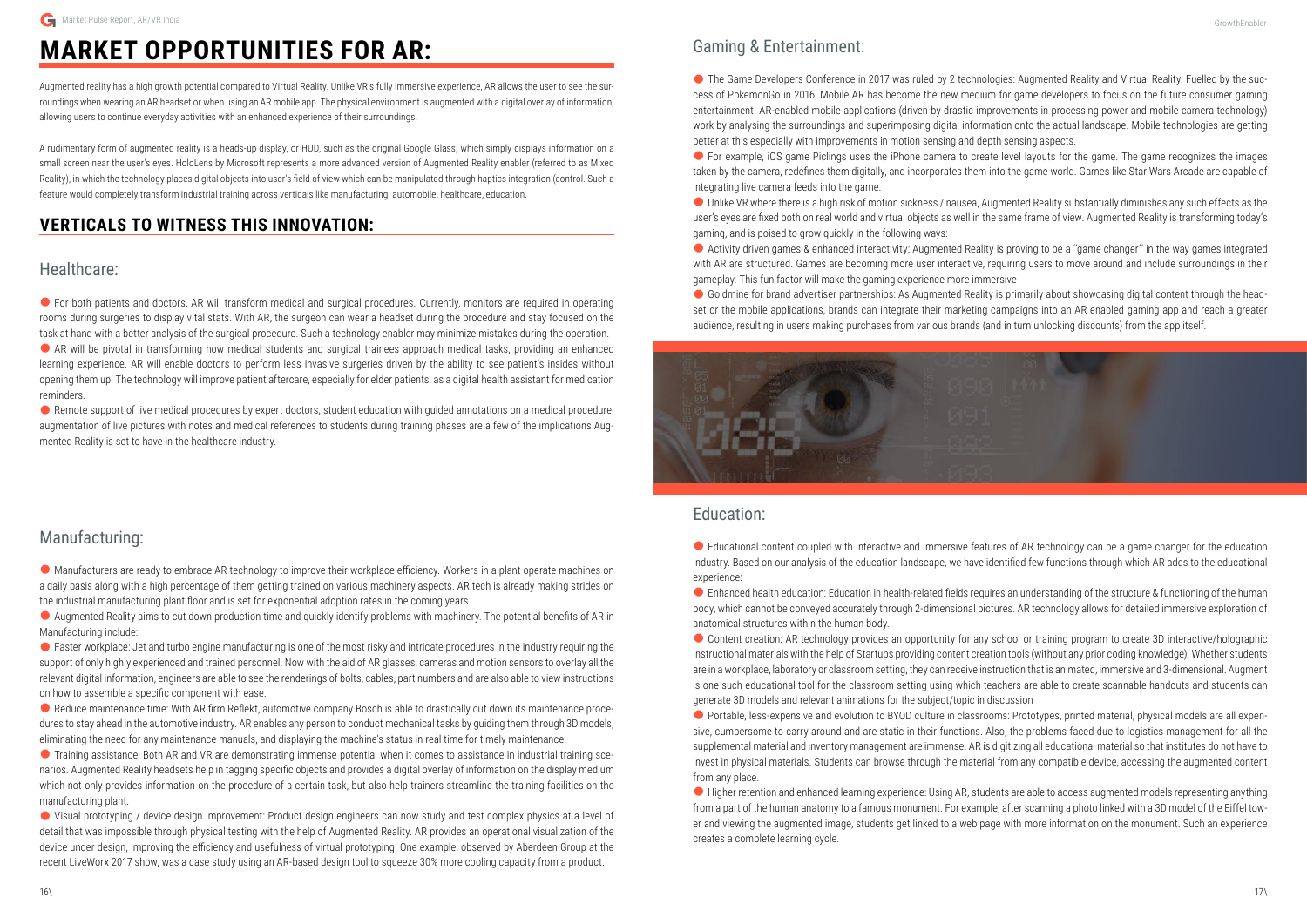## **MARKET OPPORTUNITIES FOR VR:**

Market studies suggest that Virtual Reality will be worth over \$15bn by 2020. Hardware from the likes of Oculus, Samsung and Sony is driving the current market, although software and applications will be needed to sustain interest and market growth. Business models like VR hardware, both high-end and mobile enabled devices are experiencing high growth levels in both the USA and Europe. Several VR content creation companies are coming up in the market that are making use of the VR devices released by Oculus, Sony and other corporates for testing and development. Companies such as Google, Samsung, Sony, Microsoft are strategizing their devices for VR compatibility and this is poised to grow over the next 5 years.

VR technology is pegged to disrupt the gaming and media industry and is expected to make significant inroads into consumer market as technology improves and prices are driven down. Having more users experience VR technology to understand its potential, remains a challenge, however the emergence of low-cost mobile VR solutions will likely attract new users. In addition to this, expecting consumers to wear cumbersome head-mounted devices will serve as a limiting factor for growth of VR headset sales, posing a need for hardware innovation in this market.

#### **GAMING & ENTERTAINMENT:**

**Integrating & improvising social aspect in gaming:** VR solutions can create a social experience in gaming industry like never before. The virtualized elements & environment the user sees when wearing the headset can not only help in communication with other players in the virtual world, but with the improvements in haptics technology (enabler of sense of touch), the dynamics of team play will get revolutionized. This equips the gaming industry and its users with a higher number of tools at their disposal as compared to TV-screen based gaming. It will inculcate "asynchronous gameplay" where different users have different kinds of information and have to combine them together to solve a problem in front of them.

● Traditional method to buy furniture is seeing it and inspecting it in person. Virtual Reality enables users to view objects in a virtual environment, customise their properties and even get an idea of how they look in specific environments.  $\bullet$  Launching a virtual store: The VR app puts a user in the middle of a 360 $\degree$  environment so one can get a realistic feel of the room. Being immersed in this environment, the shopping experience becomes more realistic and tangible, ultimately helping the user to evaluate a purchase. This can be the case of a futuristic shopping experience where users can evaluate and shop the products from their home itself through the use of a VR headset and get them delivered.

● Some retail stores, e.g. IKEA, may not be in a nearby locality. VR transports people to out-of-reach environments and helps save time.

Customization potential: In-store experiences of VR cataloguing can help product viewing in detail and provide the opportunity for a great amount of customization. Complicated actions like selecting and customising objects are dependent on the applications and hardware available. Systems like the HTC Vive and Rift have intricate controllers, making it easy to interact with complex menus incorporated in the environment. For example, using Magix Home, users can manipulate furniture through task specific controls which directly mimic real-world movement. Changing the colour of a chair is done through simple gestures that feel like a layer of functionality added to user's hands.

**Revolutionize the user-interface:** With VR gaming taking off in the market, the industry will see elimination of all unnecessary mouse/keyboard interface for control; VR makes the user feel like they are inhabiting a different world, and entirely works on haptic 'button' control or hand-held motion controllers; camera viewpoint field of view of the user and voice commands will drive majority of the user control.

A location marker indicates areas to teleport to within the virtual space. Gaze-based interactions (where one aims using their head and eye movement) are used to control the reticle position that tracks user's eye movement. One can hold the reticle over the location marker and wait for it to time-out or click the action button to immediately move locations within a virtual environment. Once positional tracking technology becomes more available, simplified methods like teleporting are a good and accessible alternative when exploring virtual spaces.



VR technology has a great potential in the retail industry. Companies like IKEA & Dwell use VR to immerse customers and readers in an interactive and highly personalized furniture shopping.

A few opportunities where retail needs & VR offerings meet:

I Jaguar has used VR to promote its position as the official car of The Wimbledon Championships in 2016. The brand created a VR experience for fans to 'fly' into the centre court in a virtual overview of British Champion Andy Murray in action. This campaign won the Steve Wozniak Award for Tech Excellence at this year's Masters of Marketing 2016.

Automotive brand Volvo has created a VR experience for the launch of its CX-90. The virtual experience gave the consumers a cockpit view of the vehicle and allowed them to take it on a virtual test drive. This virtual showcase showed off the features of the car in a way never done before and led to selling out its first run of orders in 2 days of launching.

● NatGeo has come in collaboration with Felix & Paul Studios and Oculus to provide a VR experience to everyone for a virtual journey into Yosemite National Park for their 100-year anniversary of National Park service.

● 2015 marked the year of first-time airline offering of a VR experience. Qantas launched a pilot program to offer its users in-flight entertainment service through Samsung Gear VR to show virtual 3D destinations, new Qantas products and in-flight movies. The airline has also extended the VR offering by producing a 3D film of the Great Barrier Reef and Hamilton Island in partnership with Samsung and rapid VR, to present in select local and international lounges and flights.

#### **MARKETING & MEDIA CONTENT:**

Several brands are embracing Virtual Reality for their content marketing efforts. With tech giants investing heavily in hardware, it is only a matter of time before there is a widespread adoption of VR headsets at both business and consumer levels. Consumer demand for content on such platforms will increase dramatically to make VR another channel for brands to reach their target customers. Let's take few examples of current VR based brand campaigns in the market and how they work:

z NBC Olympics has provided Virtual Reality coverage of the Rio 2016 Olympics games exclusively to authenticated users of compatible Samsung Galaxy smartphones together with Samsung Gear VR via the NBC Sports app, first time an Olympic program was available in a VR experience. Users got an immersive experience of the venue, unprecedented view of the opening ceremony and an immersive beach volleyball experience in the sport setting.

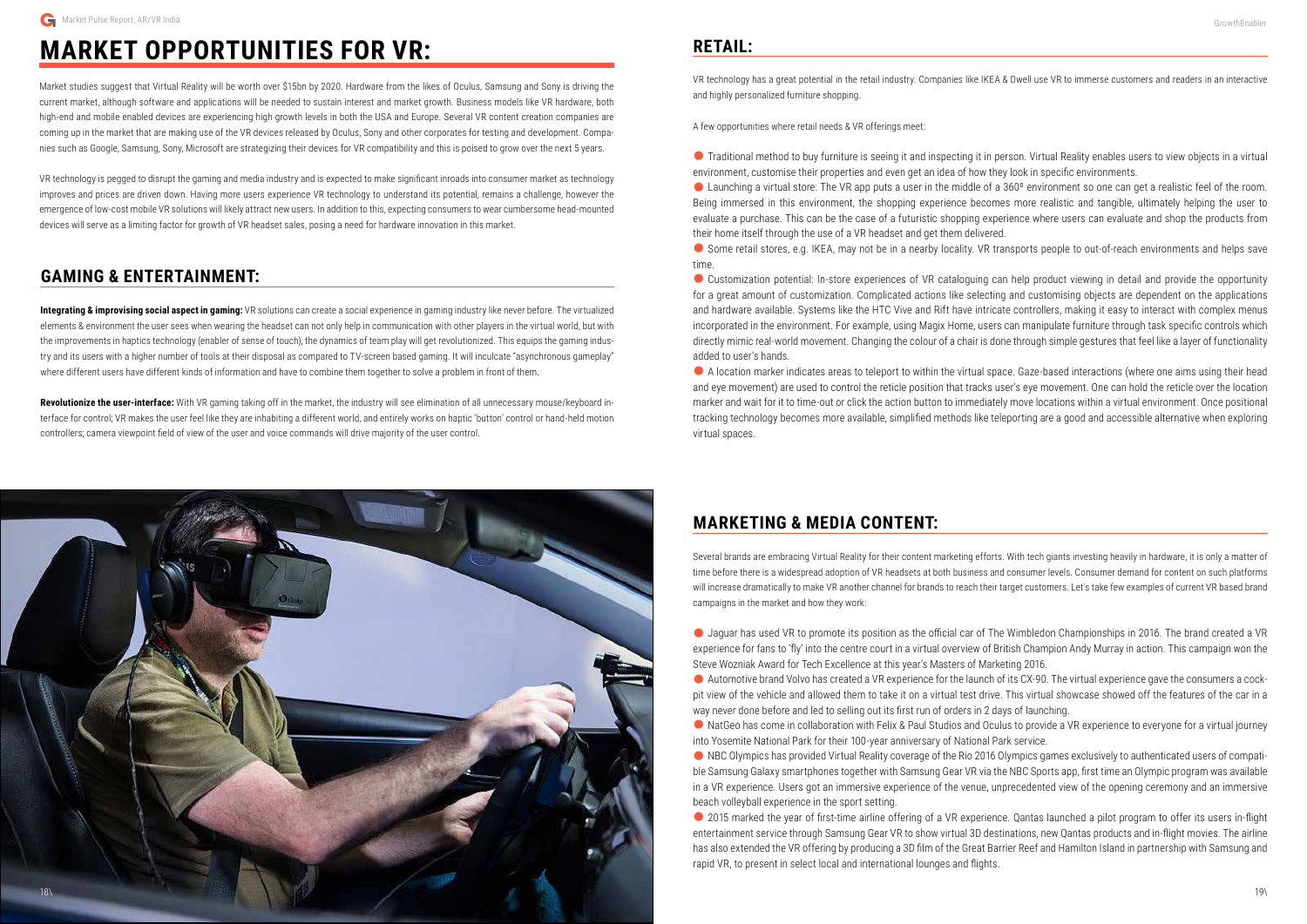#### **HEALTHCARE**

Health industry is exploring Virtual Reality for solutions tending to multiple challenges and how the tech can improve several medical treatment methods. Virtual Reality is offering:

- Doctors: the ability to analyse injuries
- ii. Medical students: the opportunity to learn hands-on medical procedures
- iii. Patients: a method to quicken their recovery in new and novel ways.

#### Pain management:

Currently there is evidence that VR can help relieve pain for patients. The parts of the brain that are linked to pain – the somatosensory cortex and the insula – are less active when a patient is immersed in virtual reality. In some instances, it can even help people tolerate medical procedures that are usually very painful. Several studies have been done on benefits of VR therapy on amputees. For example, conventional methods to treat pain in the 'phantom limb' have not been promising, neither a treatment with strong painkillers. With the help of VR, a technique called 'virtual mirror therapy' involving putting a VR headset and controlling the virtual version of the absent limb has shown positive results in helping the patients cope with the pain."

#### Therapy:

VR can be used to track body movements, which can in turn help allow patients to use the movements of their therapy exercises as interactions in a VR game. In a VR experience, exercising is found to be more fun, interactive and motivational for the users. Studying how patients perceive and interact with VR systems helps therapy professionals to design better rehabilitation applications.

#### Cognitive rehabilitation:

Patients with brain injury from trauma or illness, such as stroke, struggle with everyday tasks such as shopping or making plans for the weekend. VR helps recreate these tasks within virtual environments and allow patients to practise them at increasing levels of complexity to speed up recovery. Doctors can use the virtual environment as even an assessment tool to observe patients carry out a variety of real-world complex tasks and identify areas of memory loss.

#### Doctor/nurse training

Virtual Reality enables for creating suitable virtual training environments for students and professionals for both learning and practice. Medical procedures involve multiple complex tasks such as making incisions, inserting plastic tubes through thin membranes and several other specific operations which require accuracy and speed which are lifesaving when performed correctly. Many medical procedures require practice and repetition in order to save lives.

Simulation procedures have been embraced by residency programs andhospital training programs to keep the skills of physicians sharp for rarely performed life saving procedures such as cricothyrotomy. VR can aid in creating these tense, real world clinical situations which require rapid thinking and quick analysis for managing critical patients.

*"By the end of this decade, computers will disappear as distinct physical objects, with displays built in our eyeglasses, and electronics woven in our clothing, providing full-immersion visual virtual reality."*

Ray Kurzweil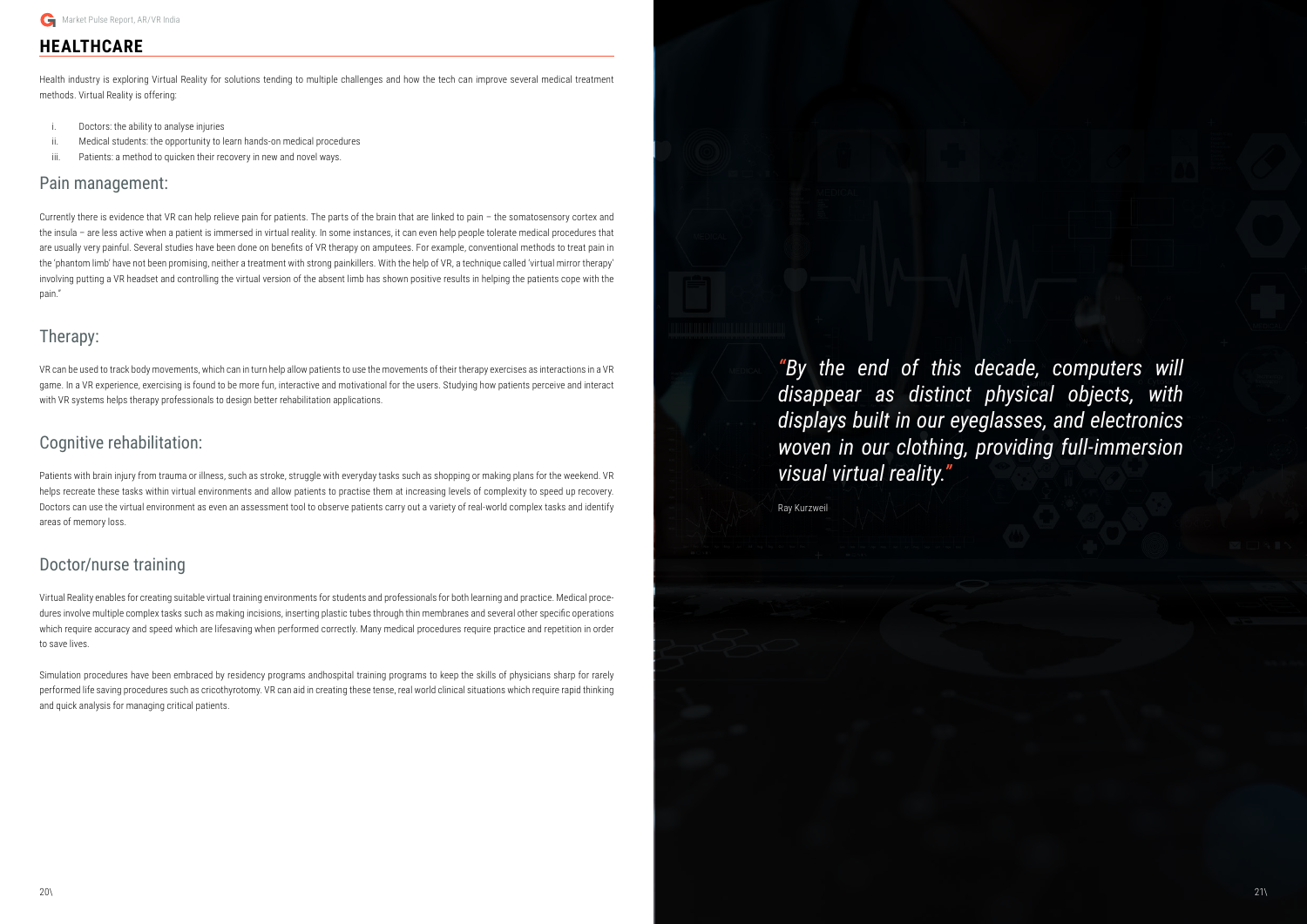## **AR & VR CHALLENGES**

#### Communication

AR & VR terminology is frequently confused and misunderstood. For example, AR and VR are not the same and share only some attributes yet most people lump the two together in the industry

#### **Technical**

These challenges stem from many fundamental problems such as:

- $\bullet$  Lack of integration with existing tools that makes development difficult to scale
- $\bullet$  Issues with quality, resolution and usability of the hardware products
- Issues related to the transition from existing mobile platforms to head mounted and other display mediums
- $\bullet$  Issues with connectivity.

For example, HoloLens has limited battery life, limited field of view, apps are restricted to about 900MB of memory, and holograms appear best at certain distances.

#### Social challenges

Computing power: Due to the nascent stage of AR & VR technologies, the key barriers are primarily related to lack of sufficient computing power to render the graphics of the virtual environment created and lack of uniform cross-platform technical standards. Low levels of computing power (unless someone buys a high end system to accompany the headset which proves to be very costly for an end-consumer with no definite use-case currently for that cost) inhibits market adoption at a wider level.

Wearing an AR headset out in public is not wise to do so yet, as people would have the privacy implications of a head-mounted camera facing them. However, use of such headsets in workplace scenarios allows the technology implications to sidestep such social ramifications and AR technology can help improve the collaborative synergies between various teams. Future of AR in workplace looks bright – a new tool adding to the computing systems at the workplace and replacing the use of tablets and smartphones. The theme which consistently comes up in the development of AR headsets for future purposes is changing the way future workplaces get work done, driving new ways of creating, discussing and demonstrating ideas.

Currently, the top barriers for wide-scale adoption of AR in organizations are insufficient ROI, security concerns, insufficient allocation of budgets for these new technologies and lack of skills/knowledge for development and implementation.

AR Hardware: Currently, there are no AR headsets available for consumers in the market. HoloLens and MetaVision have released their developer versions, but are yet to take their step towards the mass market release. Also, AR headsets come at a very hefty price now which is not an attractive investment for an end consumer looking for gaming/entertainment purposes. Also, the design of the current devices is not sleek enough for a comfortable end-consumer use and there is still a long way to go for getting a streamlined design. ● Smartphone hardware development: Currently, 80% of the smartphones in the market are yet to make their hardware (processors, phone cameras) AR compatible. The mobile devices are not equipped with room mapping and depth sensing technology. With Apple and Google releasing their high-end phones with these features, it can be expected that other brands in the smartphone market will follow suit to enable this hardware improvement in their future launches.

#### Technology/Use-case based barriers for Augmented Reality & Virtual Reality

**•** Not-so-impressive content delivery: Watching a game in VR (football or basketball) has not satisfied the end consumers and made them feel that the sporting event cast in VR is just like a TV broadcast stuffed in the headset. One such example is consumer dissatisfaction with MLB games live-streamed by Intel, which had issues with both resolution of the streaming and view-points offered

● Virtual Reality pricing: The price paid for a VR headset is not justifying an end consumer's use-case for gaming or consuming Virtual Reality content available now in the market.

● Connectivity: VR and AR technologies, from collaborative enterprise to consumer entertainment, are already demanding more than ever hardware developments. But data communication speed is one other factor which will play an important role in the seamless experience of these technologies. Development of 5G for faster wireless communication is in the works by many technology enterprises like Intel & Qualcomm to address this.

● Security: AR & VR technologies are considered pervasive and the users must be aware of and be cautious about potential cyber attacks, vulnerabilities and threats. Few of the concerns include illegal recording/theft of user behaviour data from the devices, interjection of data into AR & VR to mislead or entice users into selecting items that exfiltrate personal identifiable information, hijacking or taking control of a AR & VR device remotely to impersonate someone in a virtual collaboration and usage of fake AR & VR applications to steal personal information.

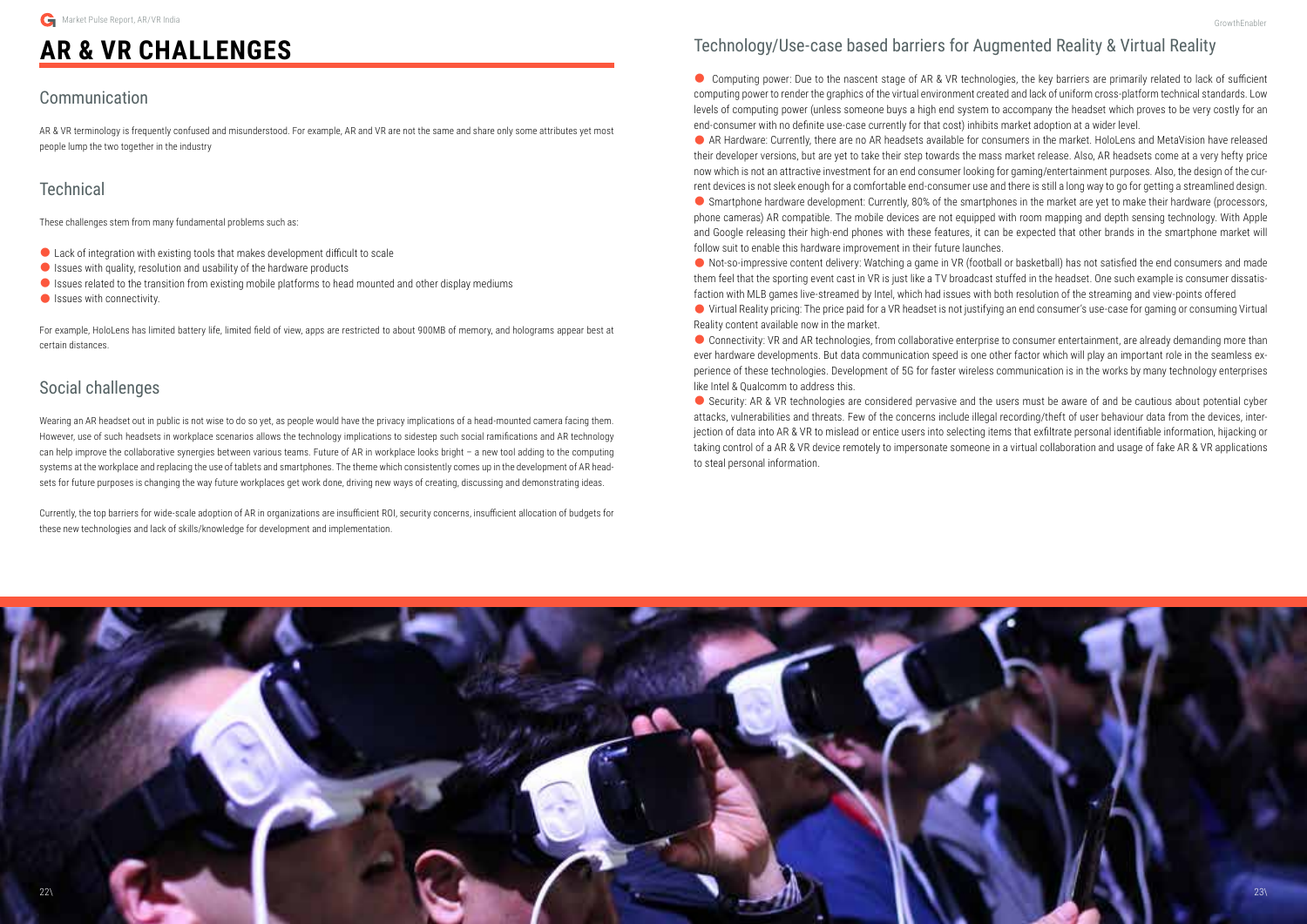

## **AR & VR GROWTH FACTORS**

Market dynamics identify the growth of mobile device market in APAC as one of the primary growth driving factors for AR & VR. The availability of the low-cost smartphones in countries such as India, Indonesia, and China, the rise in usage of e-commerce portals, and rapid urbanization will result in an increased adoption of mobile devices. This increased demand for smartphones and tablet computers will increase the competition among smartphone manufacturers for adoption of AR & VR technologies. To sustain the competition, mobile device companies will start integrating their devices with AR technology to enhance user experience, which will in turn, drive the demand for AR apps.

 $\bullet$  More than 50% of the revenue from these technologies will be the output of hardware sales. Technology services revenue will remain

AR systems will contribute more revenue than the VR systems in the long run. This is for the reason that AR's integration in the form of smartphone apps in the verticals like healthcare, product design, education, manufacturing and several other verticals will eclipse the revenue contributed by VR in entertainment & gaming.

as one of the main contributors as compared to one-time software sales, due to the increasing demand in the enterprise segment.

- 
- > Intel Capital Avegant, Occipital, Layar, Eyefluence
- > Qualcomm Ventures MagicLeap, Blippar, Neobear, Navdy
- > Presence Capital MetaVision, ScopeAR
- > Techstars Occipital, Vieweet
- $\bullet$  Approximately a net investment of \$2.5bn+ has gone into Augmented Reality since 2013.

The adoption of both these technologies will be driven primarily by the introduction of less expensive models to the market, first powered by smartphones before the mainstream adoption of stand-alone headsets (which are currently on a high price range in the market and will take time to bring down the prices to result in a widespread adoption, just like the case with the smartphone market transition). The tech industry has promoted the prospect of VR for the past few decades. But only now, with headsets backed by big names like Sony and Facebook, is VR finally becoming a concrete product with mass market potential. While VR technology is largely associated with the gaming industry, the platform offers a new set of content opportunities in entertainment, advertising, and more.

● Top funded companies in Virtual Reality (global) are from business segments like Content creation infrastructure providers (Improbable), On-demand VR streaming (NextVR), Healthcare applications for VR (MindMaze), developers of interactivity enabling software/ hardware (LeapMotion) among others.

● 170+ companies in global Virtual Reality landscape have received an investment of \$1mn+. Few of the top active investors in this space and investment examples:

- > BoostVC 8i, Mindshow, BoomTV, SurrealVR
- > Rothenberg Ventures JauntVR, 8i, Wevr, AltspaceVR, TheWaveVR
- > Presence Capital Baobab Studios, Bigscreen, TheWaveVR
- > Virtual Reality Fund SliverTV, Immersv, Spaces, Varjo Technologies, TheWaveVR
- $\bullet$  Approximately a net investment of \$2.7 bn has gone into Virtual Reality since 2013.

● 100+ global AR companies have received an investment of \$1mn+. Most active investors in this space and few investment examples:

The Virtual Reality & Augmented Reality hardware market is expected to progress in a similar fashion to the past tendencies regarding shipment of computers. Computers did represent a substantial investment initially and were as such mainly purchased for professional use, similar to the observation done for AR & VR currently.

## **AR & VR INVESTMENT TRENDS**

Top funded companies in Augmented Reality (global) are from business segments like projection-based display medium manufacturers (Magicleap), Content creation tool providers (Blippar), Smart glass display medium manufacturers (MetaVision) and education applications of AR in content & kit development (NeoBear).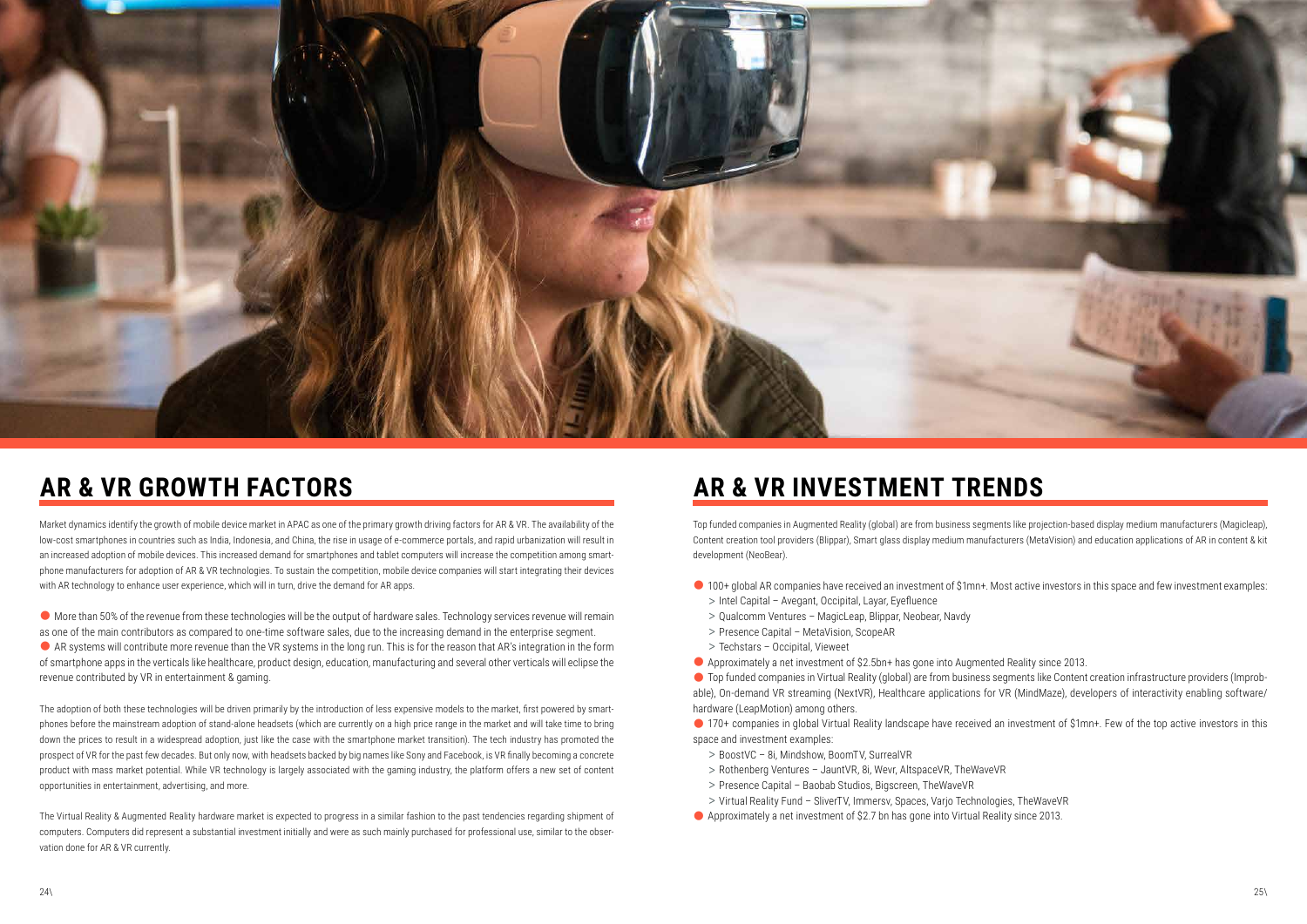● Both AR and VR technologies are foundational on SMAC stack structuring of an enterprise – meaning an enterprise's offerings to their clients/consumers are built around Social, Mobile, Analytics and Cloud aspects. Though AR & VR are at a nascent stage requiring lot of development before becoming a heavy-duty computing platform in enterprises, they will be a key component of the future digital enterprise ecosystem. Keeping this in mind, enterprises should ensure a smooth transition with thought out integration of technologies into their current systems along with train and reskill employees for this upgradation.

**C** Develop an ecosystem of Startup partners for continued innovation in product & operations: Corporate houses need to chart out the product roadmap, service or technology innovation by investing in development of Startup ecosystem. The ecosystem aids a continuous innovation cycle for product, service and technology (software, hardware and services) roadmap upgradation with the ultimate goal to increase speed to market and revenue growth.

**C** Identify applications that address mission-critical business use-cases for greater adoption: Corporate giants in the industry segments discussed in the previous sections should identify specific customer service, sales enablement and product development use cases for AR and VR adoption. Keys areas of use-case focus must include customer demos, sales events and product trails

**C** Innovate and incubate new technologies faster: Key industries in the market like gaming, retail, automotive, healthcare and manufacturing sectors should seize the opportunity as early adopters of AR and VR and be seen as brand innovators. When aligned with key business priorities such as customer satisfaction and speed-to-sales, the net value and ROI in AR and VR trials can be significant.

**Steps for transition to adopt AR & VR at a workplace:** For a smooth transition into adopting AR & VR, enterprises should create the necessary infrastructure in the organization to support content-heavy applications. Enterprises need to add more computing power, network bandwidth and data storage capacity to their existing infrastructure. Enterprises looking to adopt AR & VR will have to develop a set of best practices for new users and a change management program to help employees become comfortable with the hardware/ software involved.

● **Addressing data-privacy and security:** The use of HMDs and other AR & VR related software will intensify the need for data privacy since these technologies are capable of tracking user behaviour and serve as a medium for information access. The 'hyper-personalisation' aspect of AR & VR for user experience have been raising multiple privacy concerns, especially in consumer entertainment applications. Users should be made aware of and have a say in what information is stored, with necessary steps taken to ensure the safety of enterprise data. Organizations can implement secure messaging between AR & VR devices and a centralised system, encrypt inbound and outbound connections, use proper authentication mechanisms, protect the firmware residing on devices, perform a continuous assessment of devices and applications and monitor any abnormal behaviour of the device/applications. **C** Understanding the roadmap of the technologies & implementing pilots: Major brands like Coca-cola and McDonalds are trying their hand at using VR to better engage their millennial customers in innovative ways. Innovation executives in industries like retail, automotive, hospitality, tourism are innovating their marketing runs adopting these technologies and giving new mediums of user engagement. Brands are observing not only an increase in return customers but are providing memorable experiences to users who will aid in shooting up their brand value for future business. Enterprises must evaluate their offering to consumers and evaluate how AR & VR technology adoption will improve their bottom line by partnering with the Startups and implementing a pilot. **Due-diligence of Startup offerings:** While a lot of 'looking-inward' is required by an enterprise before adopting AR & VR (existing infrastructure, who are their customers, how can they reach their customers, how these technologies will innovate their means of engaging users), businesses should also keep in mind on how to evaluate a certain technology offering. For companies in the entertainment space (advertising, media, gaming, sports), pilot projects are to be run to understand how the technologies are affecting their customer acquisition cost (CAC), product development costs, service maintenance spends and the overall ROI as compared to traditional methods of their business. For companies in automotive, manufacturing and healthcare, it is more of a factor of improving their daily work flow procedures, accessibility of technology for training purposes, remote accessibility of procedures through VR, rather

than a factor of pricing of services



## **RECOMMENDATIONS TO ENTERPRISE COMMUNITY / SUGGESTIONS TO WORK WITH STARTUPS IN AR & VR:**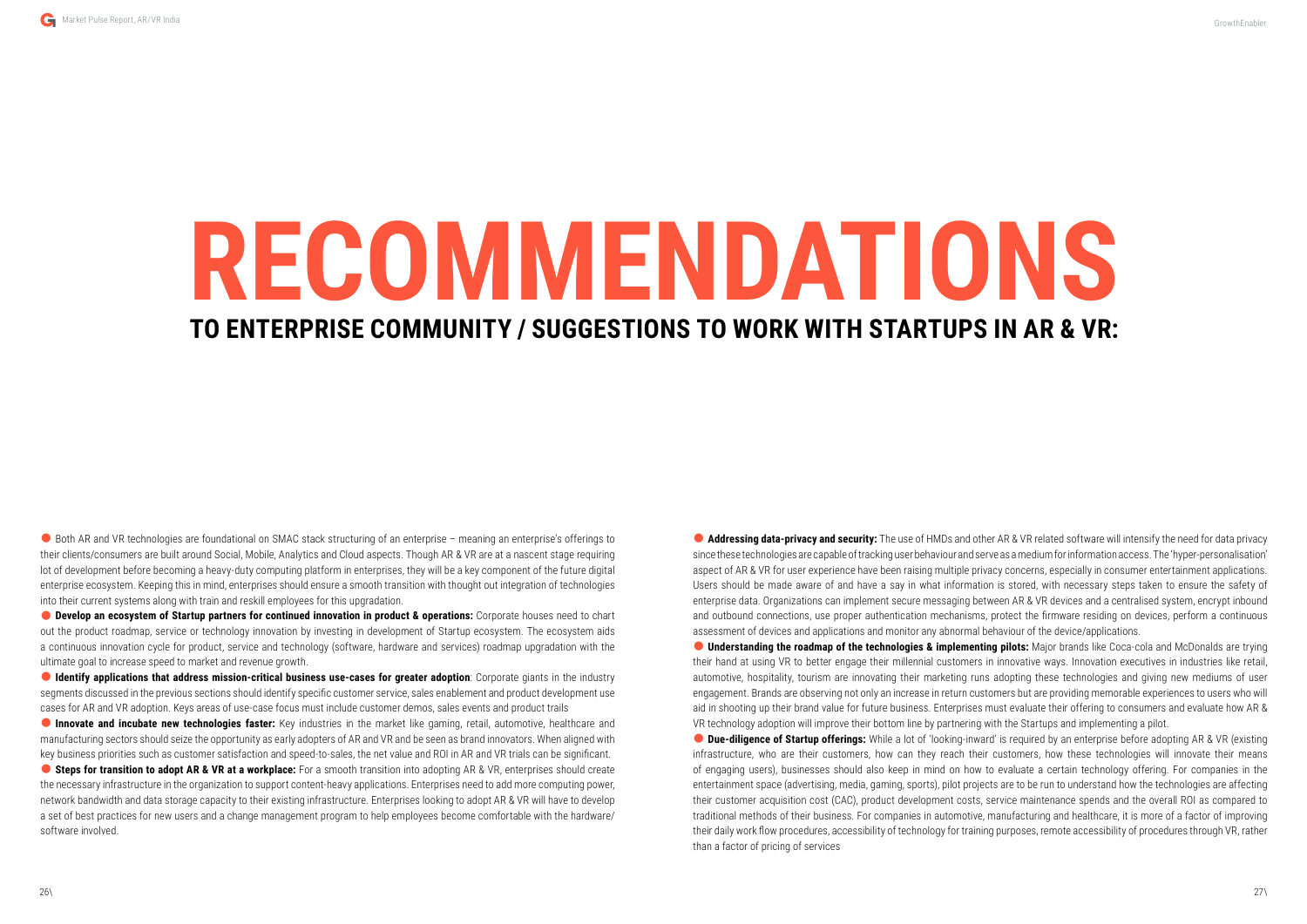#### **Startup Details Synopsis Strengths Score**



Developer of a mobile based augmented Reality game - DeltaT. The game play will have offensive and defensive weapons, and the gamer will have to unlock them by doing certain activities and by going through levels. Currently, in-app purchases is company's major revenue driver. As the features of the game involves real world settings, the company believes that increasing its user-base will fuel the opportunity to form long-term partnerships with consumer brands and drive revenue through it. The startup raised INR 3Cr. from investors in June 2016. It provides innovative Online to Offline revenue model which provides brands an opportunity to interact with Delta T gamers through strategic in-game placements and incentivize interaction with them as part of the

Integrates educational content with Augmented Real vide interactive AR based learning experiences to students. learning kit along with smartphone application aids learning. Currently offers a 'World of Alphabet' prod for which app is available on Google PlayStore & iO



**Empower Labs**

Hyderabad *http://www.empower.* **EARLY**

**Product & Innovation** - Developed an Augmented Reality MMO (Massively

Multiplayer Online) game called DeltaT. Users in the game have to travel around and strategize with fellow gamers in the real world in order to play the game while there is interaction with digitized elements through AR mechanism.

**7.22**

**OOBEDU** Mumbai *http://www.oobedu.com* **EARLY**

> AR technology based marketing solutions provider and businesses. Its solutions allow brands to intera ly with the consumers through use of mobile apps Android platforms. Through the apps, users can int other users, play immersive mixed reality games, challenge other users to battles and can also share mixed reality content with all with  $\alpha$ others. Coca-Cola India is the first brand to leverage this platform for Christmas and New Year 2016 at Cyber Hub, Gurgaon.

**ShilpMIS** Surat

*http://www.shilpmis.com/* **EARLY**

Offers products and services such as virtual reality virtual reality apps, 360 degree videos, interactive mented experience in real estate industry. Using its helps create compatible web-hosted VR experience writing any code - an intuitive tool for creating VR content for market. For their Virtual Reality content creation to they have attracted clients like Mercedes Benz, Wh LT, Raghuvir Builders, The Advantage Raheja Group



| : yanıepidy.                                                                                                                                 |                                                                                                                                                                                                                                                                                                                                                                                                                                                      |      |
|----------------------------------------------------------------------------------------------------------------------------------------------|------------------------------------------------------------------------------------------------------------------------------------------------------------------------------------------------------------------------------------------------------------------------------------------------------------------------------------------------------------------------------------------------------------------------------------------------------|------|
| ality to pro-<br>tudents. The<br>s for experiential<br>duct for kids<br>S store.                                                             | <b>Product &amp; Innovation - Has both</b><br>institutes and end-consumers for its<br>edutainment products enabled with AR<br>for kids aged 2-5 years. Plans to create<br>similar interactive education products<br>for K-12 standard.<br>Leadership Team - Combined 40+<br>years of industry experience among the<br>founding team.<br>Market Traction - Started in 2016<br>and has 5-10 institutes and 2000+<br>end-consumers using their products | 7.20 |
| experience,<br>holograms, aug-<br>s offering PPTVR,<br>es without<br>ontent for mass<br>ols & services,<br>ite Wings Group,<br>among others. | Product & Innovation - Providing a DIY<br>platform for creating AR & VR content<br>wihtout any coding tools. Plans to be a<br>platform for masses to discover AR &<br>VR content.<br>Market Traction - Claims of 50+ B2B<br>customers in the market. Also offers<br>on a B2C model with 5000+ customers.<br>Its offerings are subscription based.                                                                                                    | 6.31 |
| for brands<br>act creative-<br>on iOS and<br>teract with<br>hallenge other<br>ontent with                                                    | Product & Innovation - The company<br>is yet to launch to the the public.<br>Claims to be creating world's first AR<br>network for developers to upload their<br>AR content and get access to users                                                                                                                                                                                                                                                  | 5.78 |

**Scanta**

New Delhi



## **TOP AR & VR STARTUPS IN INDIA**

The research identifies the top disruptive startups in AR & VR and categorises them into three stages of growth\* while assigning them with their GrowthEnabler Personal Intelligence Interface score based on the 5 parameters of business success (explained in our Research Methodology section).

#### **Startup Details Synopsis Strengths Score**

**Smartivity** 

**Smartivity** New Delhi

*http://www.smartivity.in/* **EARLY**

Developer of STEM based educational content in the form of toys and DIY kits with Augmented Reality technology enabled. The company has previously claimed of presence in 500+ offline outlets learning. and ecommerce stores. Has raised seed funds of \$200k from S Chand publications in Oct 2015. In May 2016, a round led by S Chand amounted to \$1.2 mn in funds with participation from other institutional investors such as Tandem Capital and Advantedge.

**Product & Innovation** - Has multiple STEM based educational toys for kids'

**Market Traction** - Does direct sales through website and multiple eCommerce sites. Claims of 200k+ users **Financial strength** - Raised investment from strategic partners like S Chand Group. Has several other angel investors & VCs. Currently at Series A funding stage.

**Leadership Team** - Founding team with strong educational background and work experience

**9.41**

**PlayShifu** Bengaluru *https://www.playshifu.com/*

**EARLY**



AR technology based learning games for kids aged 2 - 8 years old. Currently the company offers multiple game sets such as Safari, Travel, Space, Jobs and Orboot. The game sets are integrated with smartphone and tablet applications for the Augmented Reality experience. The app scans for the Shifu cards and launches different learning games such as Safari - to learn about animals, Travel - to learn about transportation, and Jobs- to learn about different occupations. Their apps are available on both iOS and Android stores and the company sells its game packs on both Amazon and Flipkart and is shipping to consumers in 60+ countries offerings. globally. The company currently has three products in the pipeline and it plans to increase its portfolio to 25 by the end of 2017.

**Leadership Team** - Founders from IIT Kharagpur & Stanford background. Previous work experience in product management / development for 8+ years

**Product & Innovation** - Developers of innovative & immersive edutainment products (toys for learning) for kids aged 2-10. Has multi-themed product

**Business Traction** - Has a strong Market Traction from both parents & teaching communities for its offerings. Recognition - The company for its innovative offerings for kids' education has got coverage in TechCrunch & ProductHunt. Also ran a successful campaign and raised \$75000+ (pledged a goal of \$15000) on Kickstarter

**7.37**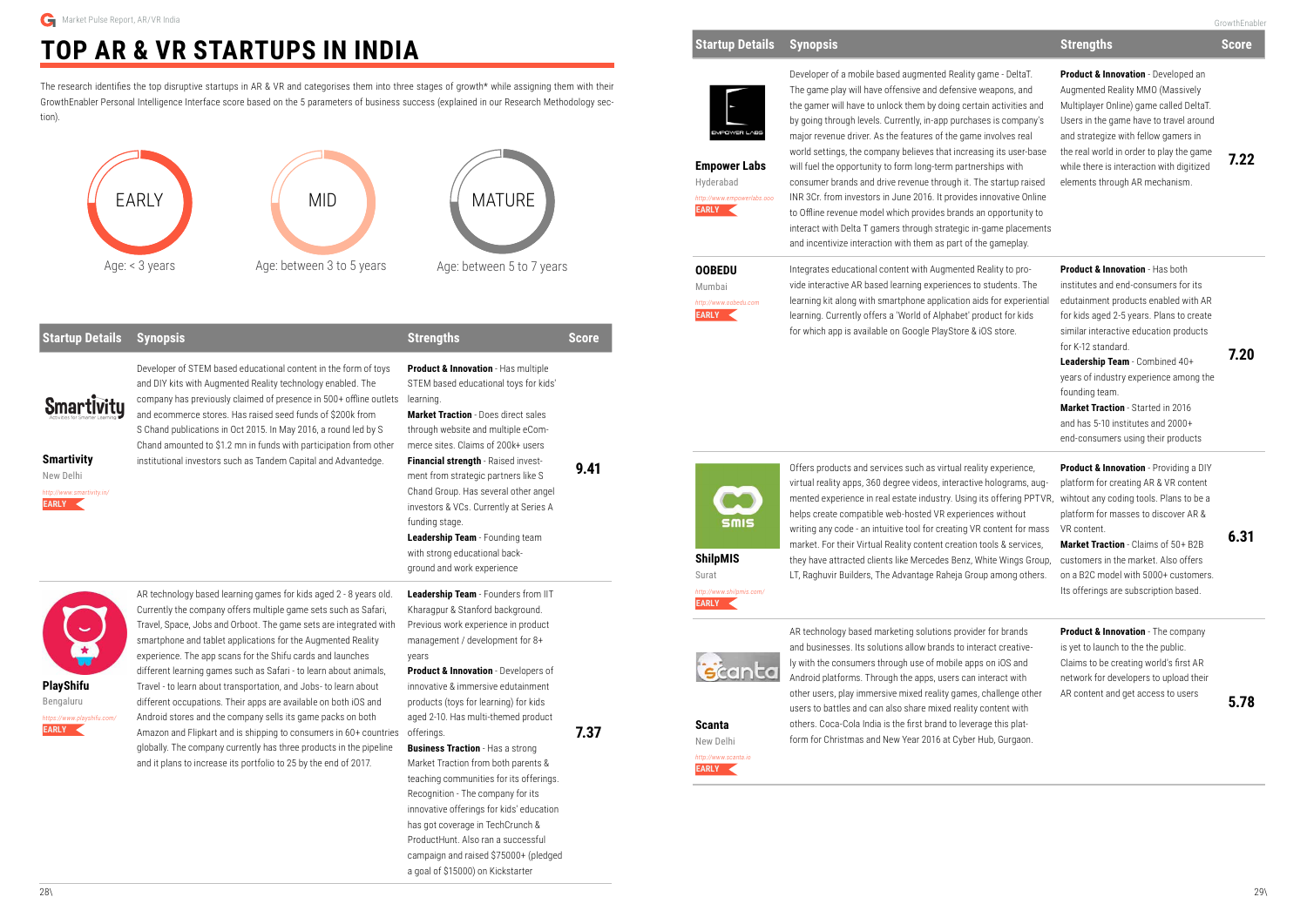| <b>Startup Details</b>                                                                       | <b>Synopsis</b>                                                                                                                                                                                                                                                                                                                                                                                                                                           | <b>Strengths</b>                                                                                                                                                                                                                                                                                                                                                                                                                                                                               | <b>Score</b> |
|----------------------------------------------------------------------------------------------|-----------------------------------------------------------------------------------------------------------------------------------------------------------------------------------------------------------------------------------------------------------------------------------------------------------------------------------------------------------------------------------------------------------------------------------------------------------|------------------------------------------------------------------------------------------------------------------------------------------------------------------------------------------------------------------------------------------------------------------------------------------------------------------------------------------------------------------------------------------------------------------------------------------------------------------------------------------------|--------------|
| <b>W</b> smartvizx<br><b>SmartVizX</b><br>Noida<br>http://www.smartvizx.com/<br><b>EARLY</b> | Creates interactive virtual environments to stimulate po-<br>tential users in real-estate & design industry to experience<br>virtual spaces of buildings, workplaces etc. The technolo-<br>gy helps facilitate consumer buying behaviour and decision<br>making. Has clients like Rockworth, Quikr, PNB Metlife, De-<br>veloper Group among others. Raised seed funds of \$500k<br>from Indian Angel Network and Stanford Angels in 2016.                 | Leadership Team - Highly relevant work<br>experience & education of founders in<br>architecture. Directors/advisors with<br>experience in Virtual Reality & Cloud/IT<br>industries.<br><b>Product &amp; Innovation - Provider of</b><br>immersive visualization/collaboration<br>tool in architecture-construction<br>industry with 40+ B2B clients.<br>Company has filed multiple patents.<br>Financial Strength - Raised funds<br>from multiple angel networks.                              | 8.14         |
| <b>Simulanis</b><br>New Delhi<br>http://www.simulanis.com/<br><b>MID</b>                     | AR & VR based e-learning and skills development startup which<br>helps train engineering students and workforces by providing<br>gamified content. The company is hardware-agnostic and is<br>built around gamified mobile and computer training applications<br>for the education, skilling, and industrial training sectors.                                                                                                                            | <b>Product &amp; Innovation - Multi-suite</b><br>offering of AR & VR based training<br>products for industries like Pharma,<br>Automotive through 3D simulation<br>Financial strength - Has raised seed<br>investment and is currently at Series A<br>level for further rounds. Has investors<br>like Edugild, MSME & Village Capital.<br>Market Traction - Claims of 50+ B2B<br>clients, few of them include UKTI,<br>MSME, Assocham, SiliconIndia. Also<br>part of Make In India initiative. | 7.23         |
| infurnic<br>Infurnia<br>Bengaluru<br>http://www.infurnia.com/<br><b>MID</b>                  | In-store technology solution provider for architectural de-<br>sign, interior designing and modular furniture. Allows for in-<br>teractive visualization, customize and 3D walkthrough home<br>interiors. The software allows consumers to create digital<br>replicas of interiors and even customize the look and furni-<br>ture in the room. Retailers use it for in-store catalouging. The<br>company has previously raised funds from Idein Ventures. | Product & Innovation - B2B offering for<br>modular kitchen & wardrobe industry<br>for designing using VR technology. Has<br>2 products.<br>Leadership Team - Team<br>has strong academic & work<br>experience background.                                                                                                                                                                                                                                                                      | 6.68         |
|                                                                                              | Company has started out with establishing themselves as an AR<br>company for visualization requirements in the retail/furniture                                                                                                                                                                                                                                                                                                                           | <b>Product &amp; Innovation - Developing</b><br>markerless AR engine Origin, a                                                                                                                                                                                                                                                                                                                                                                                                                 |              |

state verticals. Now it is company uses proprietary t within indoor environ-- software licensing and requirements of the or both iOS ad Android tures. The company has Capital in April 2017. selected in September elerator's 2nd batch.

developer platform to build AR solutions. Pivoted from its previous business model. Financial strength - Raised early stage funding of \$600k from Ideaspring Capital.

**6.38**

| <b>Startup Details</b>                                                                                                              | <b>Synopsis</b>                                                                                                                                                                                                                                                                                                                                                                                                                                                                                                                                                                                                                                                                                                                                                                                                                                                     | <b>Strengths</b>                                                                                                                                                                                                                      | <b>Score</b> | <b>Startup Details</b>                                                                       | <b>Synopsis</b>                                                                                                                                                                                                                                                                                                                                                                                     |
|-------------------------------------------------------------------------------------------------------------------------------------|---------------------------------------------------------------------------------------------------------------------------------------------------------------------------------------------------------------------------------------------------------------------------------------------------------------------------------------------------------------------------------------------------------------------------------------------------------------------------------------------------------------------------------------------------------------------------------------------------------------------------------------------------------------------------------------------------------------------------------------------------------------------------------------------------------------------------------------------------------------------|---------------------------------------------------------------------------------------------------------------------------------------------------------------------------------------------------------------------------------------|--------------|----------------------------------------------------------------------------------------------|-----------------------------------------------------------------------------------------------------------------------------------------------------------------------------------------------------------------------------------------------------------------------------------------------------------------------------------------------------------------------------------------------------|
| Yepp <del>r</del> .r<br><b>Yeppar</b><br>Jaipur<br>http://yeppar.com/<br><b>EARLY</b>                                               | AR mobile application provider to enhance user experience<br>when interacting with print media and serves as an advertising<br>solution. With the help of Yeppar, advertisers are able to<br>develop and provide AR integrated content in their printed<br>publications. Users have to download the application and scan<br>the advertisement through the app to see the AR content.<br>Claims to have partnered with Four Seasons, Dainik Jagran<br>and other brands. Its solutions can currently be useful in<br>industries like Real Estate, Media, Restaurants, Education etc.                                                                                                                                                                                                                                                                                  | Market Traction - Has a good<br>number of B2B customers currently<br>providing their solutions to across<br>print media, restaurants, brands.                                                                                         | 5.65         | <b>W</b> smartvizx<br><b>SmartVizX</b><br>Noida<br>http://www.smartvizx.com/<br><b>EARLY</b> | Creates interactive virtual environments to stimulat<br>tential users in real-estate & design industry to expe<br>virtual spaces of buildings, workplaces etc. The tec<br>gy helps facilitate consumer buying behaviour and<br>making. Has clients like Rockworth, Quikr, PNB Met<br>veloper Group among others. Raised seed funds of<br>from Indian Angel Network and Stanford Angels in :         |
| <b>VadR</b><br>Gurgaon<br>http://www.vadrnet.com<br><b>EARLY</b>                                                                    | VR based analytics platform to increase user engagement &<br>improve user experience by capturing data about how users are<br>using the content. Launched VR analytics suite that is helping<br>VR developers and VR businesses understand their users better.<br>While users are immersed in the VR experience, VadR is making<br>sure to capture the immense amount of data that is generated<br>and is using advanced visualisation techniques to present the<br>data. Its analytics features include business intelligence, de-<br>vice performance optimisation, user behaviour analytics and<br>the option for specific metrics and the flexibility to view the<br>information as heatmaps, charts or graphs. Has clients from<br>industries like Real Estate, Gaming and Industrial Training.<br>Augmented Reality solutions provider for commerce discovery | Leadership Team - Founding team from<br>IIT Delhi and from software background<br>Leadership Team - Founding team with                                                                                                                | 5.20         | <b>Simulanis</b><br>New Delhi<br>http://www.simulanis.com/<br><b>MID</b>                     | AR & VR based e-learning and skills development st<br>helps train engineering students and workforces by<br>gamified content. The company is hardware-agnos<br>built around gamified mobile and computer training<br>for the education, skilling, and industrial training se                                                                                                                        |
| ADLOD<br><b>Adloid</b><br>Gurgaon<br>https://www.adloid.in/<br>EARLY <                                                              | and furniture augmenting, real-estate 360-degree immersion,<br>API to create AR games and home decor visualizations. The<br>company provides its solutions in 3 options - customized white<br>label solution, API integration for business applications and a<br>plug-play solution for AR enablement in existing website.                                                                                                                                                                                                                                                                                                                                                                                                                                                                                                                                          | strong educational background                                                                                                                                                                                                         | 5.19         | infurnia<br><b>Infurnia</b><br>Bengaluru<br>http://www.infurnia.com/                         | In-store technology solution provider for architectu<br>sign, interior designing and modular furniture. Allow<br>teractive visualization, customize and 3D walkthrou<br>interiors. The software allows consumers to create<br>replicas of interiors and even customize the look are<br>ture in the room. Retailers use it for in-store catalou<br>company has previously raised funds from Idein Ve |
| outsiteVR<br><b>OutsiteVR</b><br>New Delhi<br>http://outsitevr.com<br><b>EARLY</b>                                                  | Provider of experiential learning platform for architecture<br>community through which students/professional architects<br>can experience sites, buildings & immersive architectural<br>content with virtual reality(in real scale) from anywhere. It<br>would help in better understanding of the projects and visual-<br>izing the context of the "built environment". Running offline in<br>various architecture institutions in India. Founders are archi-<br>tects and alumni of IIT Roorkee, SPA Delhi, DIT University                                                                                                                                                                                                                                                                                                                                        | Product & Innovation - Unique<br>product offering for the architecture<br>community. Only company in India<br>addressing this customer base<br>Recognition - Innovation<br>awards from CNBC, SiliconIndia<br>Magazine & IIM Ahmedabad | 5.18         | $MD \leq$<br>Whodat                                                                          | Company has started out with establishing themse<br>company for visualization requirements in the retail<br>space along with home decor and real estate vertic<br>also exploring verticals like gaming. The company u<br>SLAM technology to place digital content within ind<br>ments. Based around 2 revenue models - software<br>software as a service - depending on the requireme               |
| <b>STUDY &amp; MARVEL</b><br>SCAN   AUGMENT   IMMERSE<br><b>StudyMarvel</b><br>Indore<br>http://www.studymarvel.com<br><b>EARLY</b> | AR technology based interactive learning provider to school<br>students. Currently provides an interactive & immersive<br>chemistry book which can augmented by an app availa-<br>ble on Google PlayStore. Plans to release content across<br>other K-12 relevant subjects and work with publishers for<br>content development. Part of EduGild Accelerator.                                                                                                                                                                                                                                                                                                                                                                                                                                                                                                        | <b>Product &amp; Innovation - Serving as</b><br>the AR enabler for K-12 education by<br>offering a platform for publishers to<br>create digital 3D models, images and<br>videos as an overlay to the content.                         | 4.36         | Bengaluru<br>http://www.whodat.in<br>MID                                                     | customer. Their technology is available for both iOS<br>applications to integrate AR product features. The o<br>raised \$600k in funding from IdeaSpring Capital in<br>Has been part of Microsoft Accelerator selected in<br>2016 and also been a part of Target Accelerator's 2                                                                                                                    |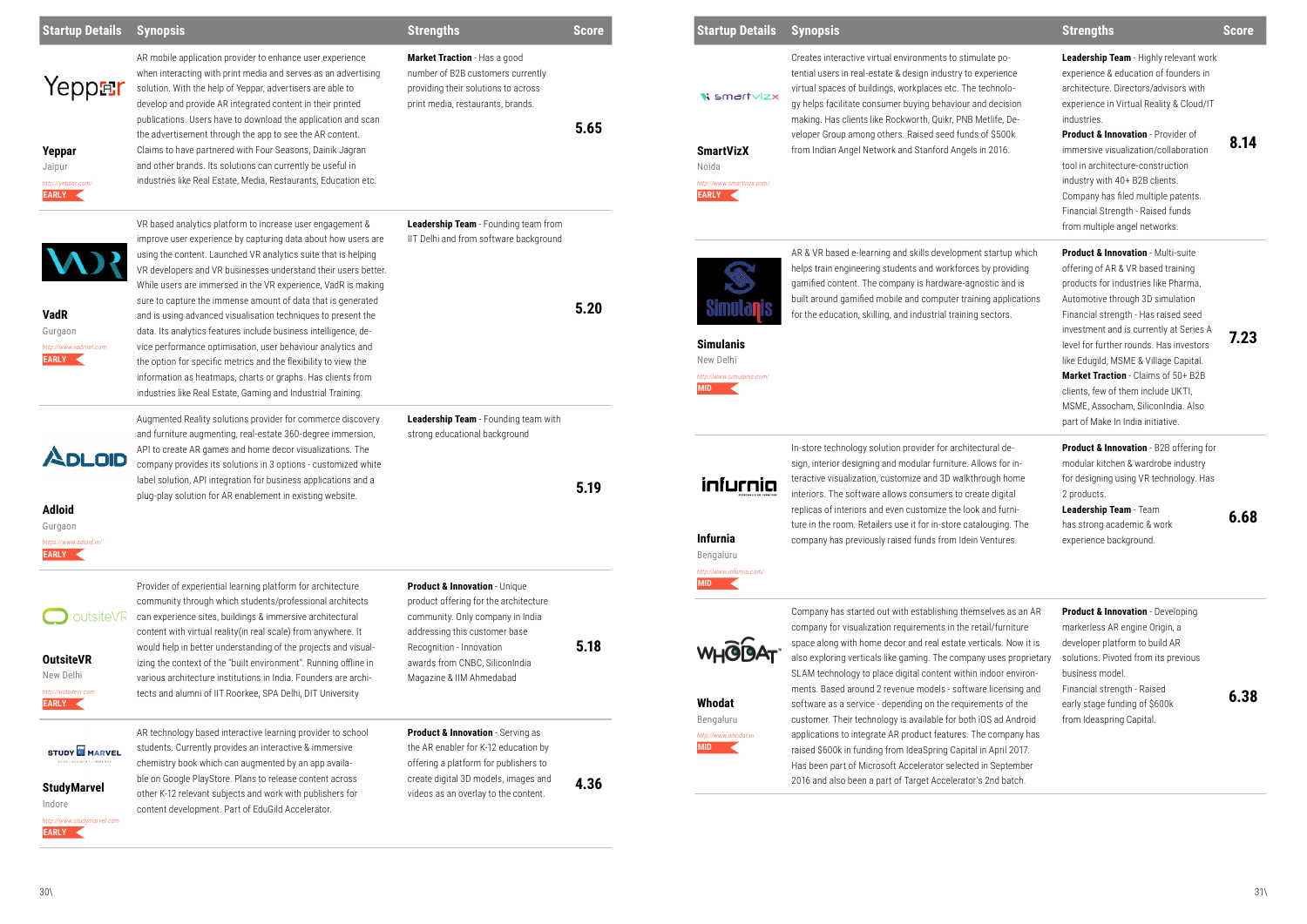#### STEP 2: Startup Evaluation with GE Pii

The research identifies Top 15 disruptive Startups in AR & VR India landscape and details the synopsis and strengths of the companies based on information provided on the RFI. Out of the total 57, 30 parameters are classified under 5 broad categories used to calculate the GE Pii Score.

- i. **Product & Innovation**
- ii. **Leadership Team**
- iii. **Market Traction**
- iv. **Financial Strength**
- v. **Social media and Branding**

Photo Attributions:

Oculus Rift Driver, 2015. (Photo by Nan Palmero, licensed under CC BY 2.0.)

Samsung's Virtual Reality MWC 2016 Press Conference (Photo by Maurizio Pesce, licensed under CC BY 2.0.)

A woman using a VR headset at SXSW, 2015. (Photo by Nan Palmero, licensed under CC BY 2.0.)

## **GROWTHENABLER RESEARCH METHODOLOGY**

GrowthEnabler uses its proprietary research methodologies to analyse the business impact of disruptive technologies and digital innovations on the future growth of large corporations and their industries. GrowthEnabler applies its deep-data analysis tools, scoring logic and algorithms to create intelligence that enables senior executives to make informed business growth decisions. The GrowthEnabler Personalised Intelligence Interface (Pii) is an interactive platform that provides corporates the ability to Find, Select, Connect and Manage global Startups based on their business priorities and problems.

#### **1. MARKET ANALYSIS**

To create and report leading technology-related market trends and industry analysis with a focus on industry sub-sectors, real-life implementations, industry and market landscapes and competitor dynamics, GrowthEnabler analyses large sets of data and information aggregated from various private and public sources, including online databases, market reports, online surveys, journals, and in-depth phone interviews. To further enrich the efficacy of analysis, GrowthEnabler undertakes formal and informal interviews and RFI's and surveys with key decision makers and executives in corporates, as well as founders and owners of Startups. Following this exercise, large volumes of data is categorised and curated, based on, industry and market drivers, risks, opportunities and challenges specific to an industry vertical or technology area, and then injected into a pre-configured regression model to forecast and predict market movements and trends.

#### **2. STARTUP TECHNOLOGY LANDSCAPE & ANALYSIS**

#### STEP 1: Startup database building

The AR & VR Startup database is built using an exhaustive primary and secondary research analysis model, led by dedicated team of tech analysts and subject matter experts (SMEs), who also use Machine Learning and Natural Language Processing (NLP) technologies for data mining and curation.

**Primary Research** – The Primary research data is sourced directly from GrowthEnabler Market Surveys, RFI's with Startups, One-on-One Interviews, Calls and Product briefings, including Startup and Client Registration Information available on the GrowthEnabler Pii platform.

**Secondary Research** – A team of Machine Learning and NLP experts scan thousands of private and public data sources using data scraping and crawling methods to extract relevant secondary data, which is then validated and verified using GrowthEnabler automated data-cleansing methods, industry and technology segmentation taxonomies and mapping protocols and core intelligence from pre-populated Startup profiles and reviews.

The major sources of Secondary research are:

**Analyst validation** – A team of Analysts and Subject Matter Experts validate both the primary and secondary data while using internal peer reviews to substantiate core assumptions and data points, and external discussions with senior decision makers to assess business relevancy, timing and need.

A total of 57 data-points and parameters are applied in analysing and predicting the growth potential and health of a Startup, including:

| i. Global Startup websites      | iv. News Feeds                             | vii. Social Sources (Social Sites, Blogs, |
|---------------------------------|--------------------------------------------|-------------------------------------------|
| ii. Data aggregators            | v. Industry reports                        | Articles, Media sites)                    |
| iii. VC and Investor portfolios | vi. Regional Company registration websites |                                           |

| i. Company information          | acquisition data               | vi. Customer value & senti-    | viii. Business Traction and |
|---------------------------------|--------------------------------|--------------------------------|-----------------------------|
| ii. Leadership Team             | v. Product Innovation - patent | ments                          | progress                    |
| iii. Business Model             | data and core features and     | vii. Social Media and Branding |                             |
| iv. Financial Strength/Funding/ | functions analysis             | coverage                       |                             |